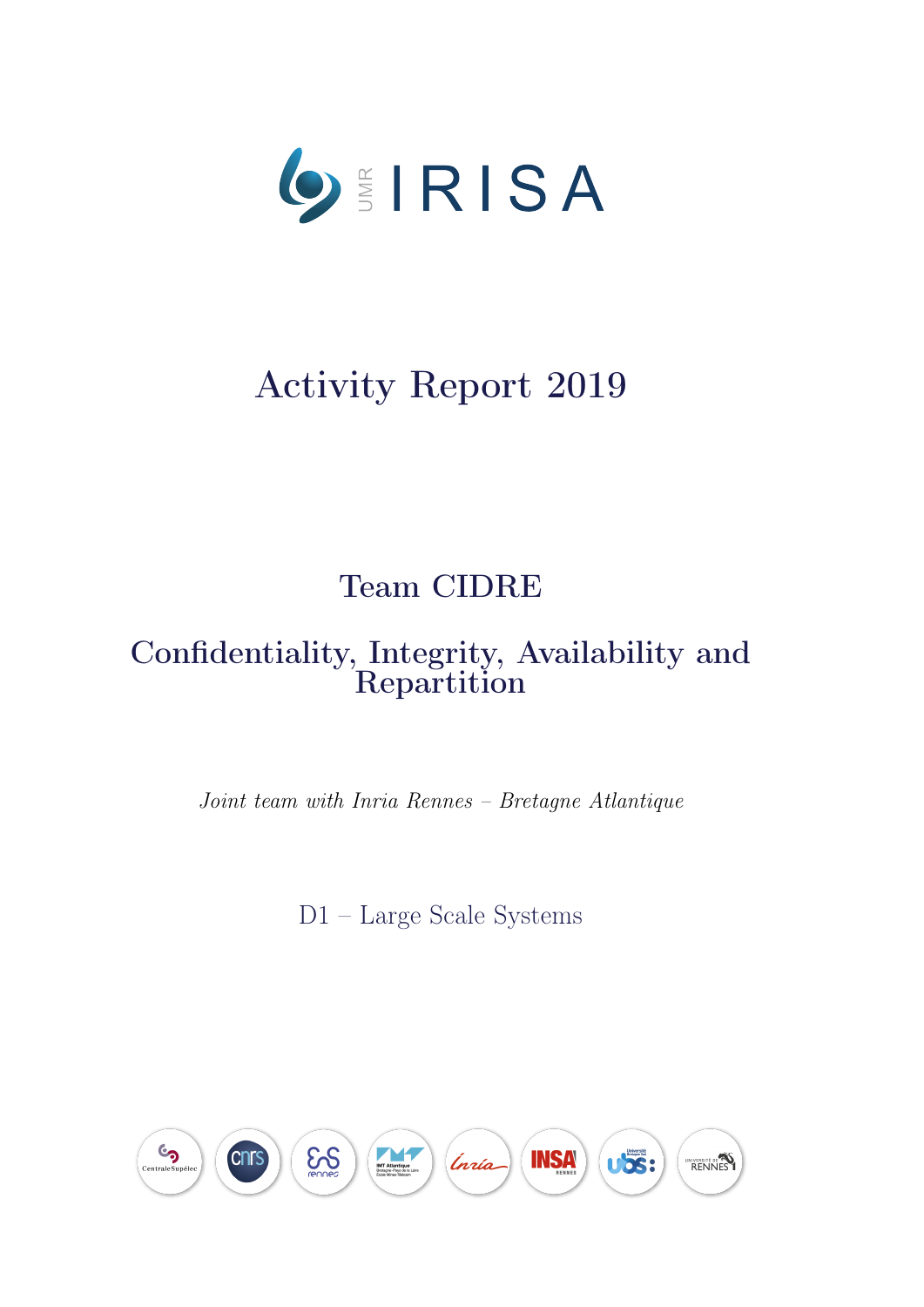Team CIDRE IRISA Activity Report 2019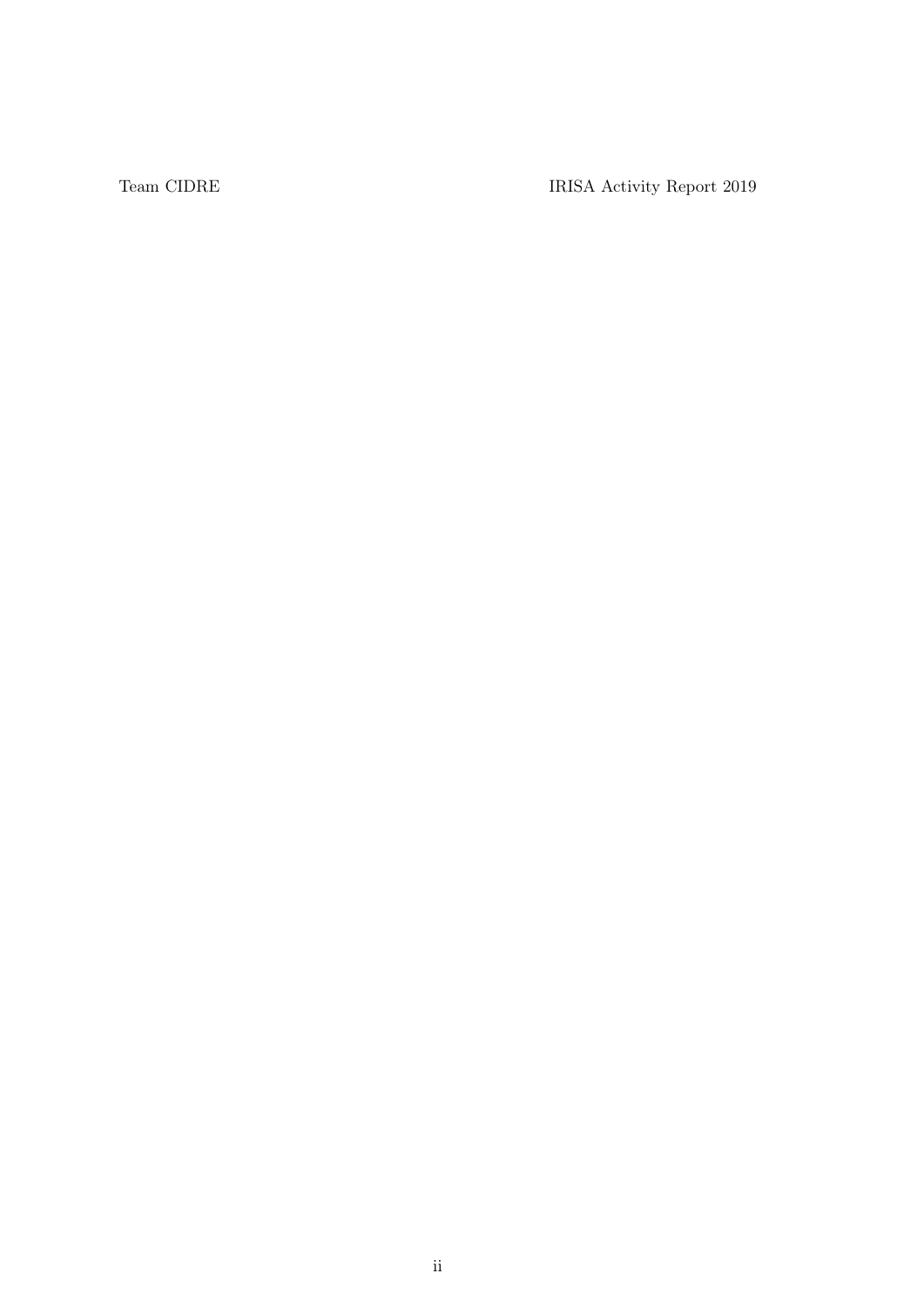# Table of contents

| 1. | Team, Visitors, External Collaborators (and the contract of the contract of the contract of the contract of the contract of the contract of the contract of the contract of the contract of the contract of the contract of th |                          |
|----|--------------------------------------------------------------------------------------------------------------------------------------------------------------------------------------------------------------------------------|--------------------------|
| 2. |                                                                                                                                                                                                                                |                          |
| 3. |                                                                                                                                                                                                                                |                          |
|    | Our perspective<br>3.1.                                                                                                                                                                                                        | 3                        |
|    | 3.2.<br><b>Attack Comprehension</b>                                                                                                                                                                                            | 3                        |
|    | <b>Attack Detection</b><br>3.3.                                                                                                                                                                                                | 4                        |
|    | 3.4.<br><b>Attack Resistance</b>                                                                                                                                                                                               | $\overline{\mathcal{A}}$ |
| 4. |                                                                                                                                                                                                                                |                          |
| 5. |                                                                                                                                                                                                                                |                          |
|    | 5.1.<br><b>Blare</b>                                                                                                                                                                                                           | 5                        |
|    | 5.2.<br>GroddDroid                                                                                                                                                                                                             | 5                        |
|    | 5.3.<br>HardBlare                                                                                                                                                                                                              | 6                        |
|    | 5.4.<br>GroddViewer                                                                                                                                                                                                            | 6                        |
|    | 5.5.<br>Survivor                                                                                                                                                                                                               | 6                        |
|    | 5.6.<br>PyMaO                                                                                                                                                                                                                  | 6                        |
|    | 5.7.<br>OATs'inside                                                                                                                                                                                                            | 7                        |
| 6. |                                                                                                                                                                                                                                | 7                        |
|    | Axis 1 : Attack comprehension<br>6.1.                                                                                                                                                                                          | 7                        |
|    | 6.1.1.<br>Fault injection                                                                                                                                                                                                      | $\overline{7}$           |
|    | 6.1.2. Malware analysis                                                                                                                                                                                                        | $\overline{7}$           |
|    | 6.1.3. Focus on doxware                                                                                                                                                                                                        | 8                        |
|    | 6.1.4.<br>Attack scenario reconstruction                                                                                                                                                                                       | 8                        |
|    | 6.2.<br>Axis 2 : Attack detection                                                                                                                                                                                              | 8                        |
|    | 6.2.1. Vulnerabilities detection in Java                                                                                                                                                                                       | 8                        |
|    | 6.2.2. Ransomware detection                                                                                                                                                                                                    | 9<br>9                   |
|    | 6.2.3. Intrusion detection using logs of distributed application                                                                                                                                                               | 9                        |
|    | Axis 3 : Attack resistance<br>6.3.                                                                                                                                                                                             | 9                        |
|    | 6.3.1. Attacker Life cycle<br>OS-level intrusion survivability<br>6.3.2.                                                                                                                                                       | 9                        |
|    | Secure routing in drones swarms<br>6.3.3.                                                                                                                                                                                      | 10                       |
|    | Securing the control flow of smartcard C programs<br>6.3.4.                                                                                                                                                                    | 10                       |
|    | A secure implementation of the replicated state machine<br>6.3.5.                                                                                                                                                              | 10                       |
|    | 6.3.6.<br>Blockchain in adversarial environments                                                                                                                                                                               | 10                       |
| 7. |                                                                                                                                                                                                                                |                          |
|    | <b>Bilateral Contracts with Industry</b><br>7.1.                                                                                                                                                                               | 11                       |
|    | <b>Bilateral Grants with Industry</b><br>7.2.                                                                                                                                                                                  | 12                       |
| 8. |                                                                                                                                                                                                                                |                          |
|    | 8.1. Regional Initiatives 13                                                                                                                                                                                                   |                          |
|    | 8.2.<br><b>National Initiatives</b>                                                                                                                                                                                            | 14                       |
|    | 8.3.<br><b>International Research Visitors</b>                                                                                                                                                                                 | 14                       |
|    | 8.4.<br>European Initiatives                                                                                                                                                                                                   | 14                       |
| 9. | <b>Dissemination</b>                                                                                                                                                                                                           | 14                       |
|    | 9.1.<br>Promoting Scientific Activities                                                                                                                                                                                        | 14                       |
|    | 9.1.1.<br>Scientific Events: Organisation                                                                                                                                                                                      | 14                       |
|    | General Chair, Scientific Chair<br>9.1.1.1.                                                                                                                                                                                    | 14                       |
|    | 9.1.1.2.<br>Member of the Organizing Committees                                                                                                                                                                                | 15                       |
|    | Scientific Events: Selection<br>9.1.2.                                                                                                                                                                                         | 15                       |
|    | 9.1.2.1.<br>Chair of Conference Program Committees                                                                                                                                                                             | 15                       |
|    | Member of the Conference Program Committees<br>9.1.2.2.                                                                                                                                                                        | 16                       |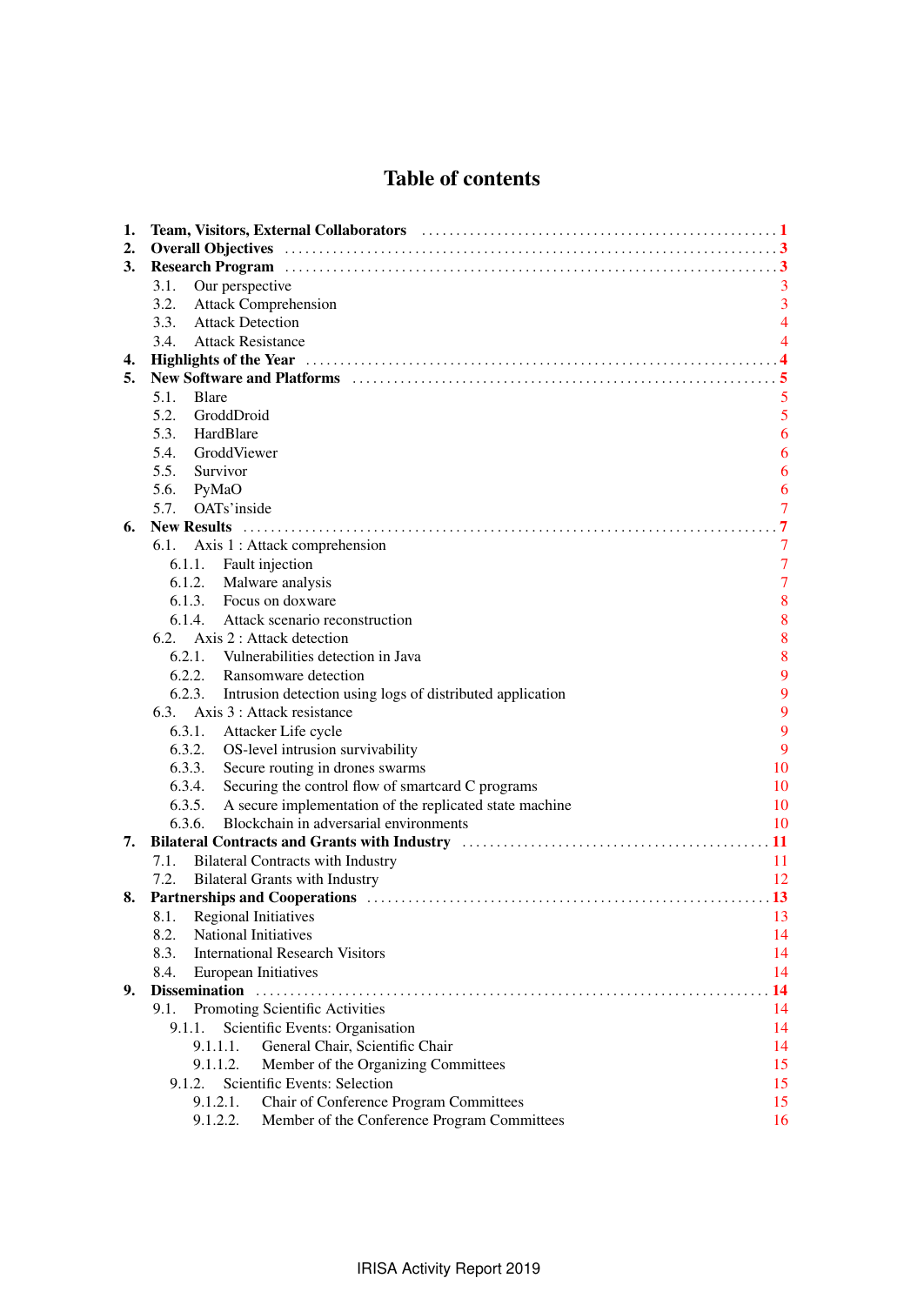| 9.1.3.<br>Journal                                  | 16 |
|----------------------------------------------------|----|
| Member of the Editorial Boards<br>9.1.3.1.         | 16 |
| <b>Reviewer - Reviewing Activities</b><br>9.1.3.2. | 16 |
| 9.1.4. Invited Talks                               | 16 |
| 9.1.5. Scientific Expertise                        | 17 |
| 9.1.6. Research Administration                     | 17 |
| 9.2. Teaching - Supervision - Juries               | 17 |
| Teaching<br>9.2.1.                                 | 17 |
| 9.2.2.<br>Supervision                              | 17 |
| Juries<br>9.2.3.                                   | 19 |
| 9.3. Popularization                                | 20 |
| 9.3.1. Articles and contents                       | 20 |
| 9.3.2. Interventions                               | 20 |
| 10.                                                | 20 |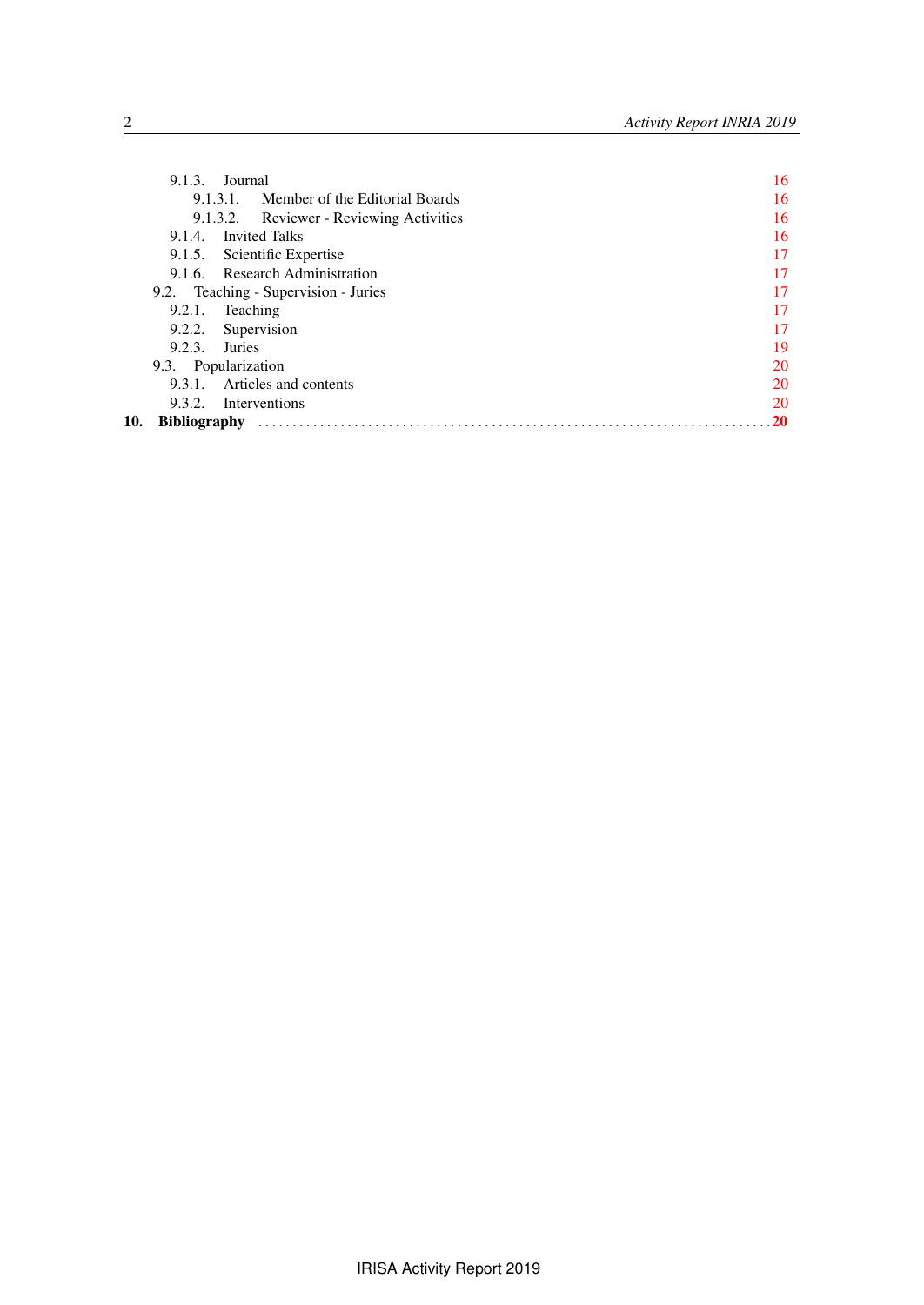# Project-Team CIDRE

*Creation of the Project-Team: 2011 July 01*

### Keywords:

### Computer Science and Digital Science:

- A1.1.8. Security of architectures
- A1.2.3. Routing
- A1.2.8. Network security
- A1.3. Distributed Systems
- A1.3.3. Blockchain
- A1.3.4. Peer to peer
- A1.3.5. Cloud
- A2.3.1. Embedded systems
- A3.1.5. Control access, privacy
- A3.3.1. On-line analytical processing
- A3.4.1. Supervised learning
- A3.4.2. Unsupervised learning
- A3.5.2. Recommendation systems
- A4.1. Threat analysis
- A4.1.1. Malware analysis
- A4.1.2. Hardware attacks
- A4.4. Security of equipment and software
- A4.5. Formal methods for security
- A4.8. Privacy-enhancing technologies
- A4.9.1. Intrusion detection
- A4.9.2. Alert correlation

### Other Research Topics and Application Domains:

- B6.3.3. Network Management
- B6.5. Information systems B9.6.2. - Juridical science B9.10. - Privacy

# 1. Team, Visitors, External Collaborators

### Research Scientists

Ludovic Mé [Inria, Advanced Research position, HDR] Emmanuelle Anceaume [CNRS, Researcher, HDR] Michel Hurfin [Inria, Researcher, HDR] Jean-Louis Lanet [Inria, Researcher, HDR]

### Faculty Members

Christophe Bidan [Centrale-Supélec, Professor, HDR] Valérie Viet Triem Tong [Team leader, Centrale-Supélec, Associate Professor, HDR] Gilles Guette [Univ de Rennes I, Associate Professor]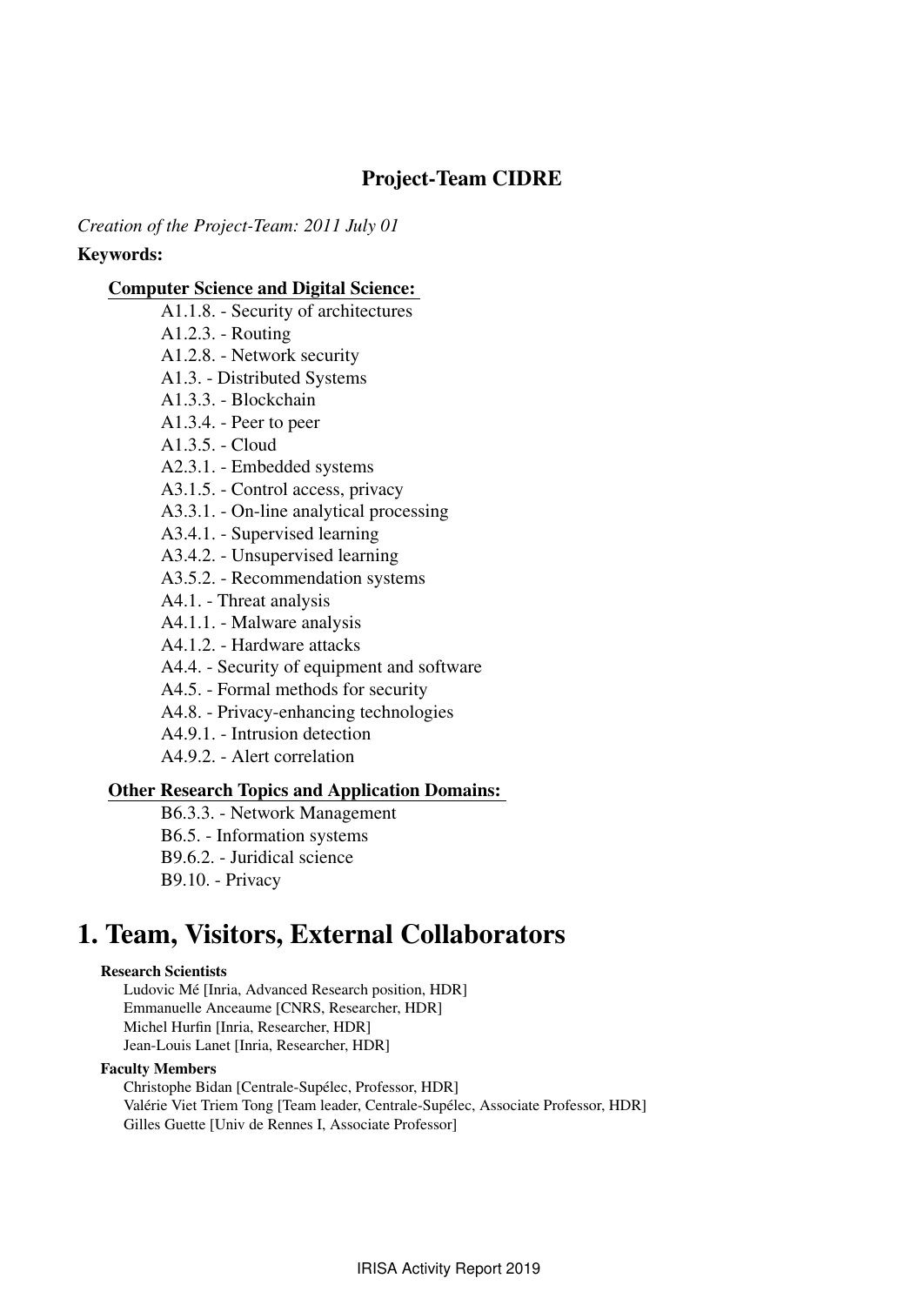Guillaume Hiet [Centrale-Supélec, Associate Professor] Jean-Francois Lalande [Centrale-Supélec, Professor, HDR] Guillaume Piolle [Centrale-Supélec, Associate Professor] Sam Thomas [Centrale-Supélec, Associate Professor, from Jun 2019 until Nov 2019] Eric Totel [Centrale-Supélec, Professor, until Sep 2019, HDR] Frédéric Tronel [Centrale-Supélec, Associate Professor] Pierre Wilke [Centrale-Supélec, Associate Professor] Post-Doctoral Fellows Ludovic Claudepierre [Inria until Oct 2019,Univ de Rennes I since Nov 2019] Jerome Fellus [Univ de Rennes I, until Jun 2019] Mouad Lemoudden [Inria] Frédérique Robin [Inria, from Oct 2019] PhD Students Nicolas Bellec [Inria, from Oct 2019] Aimad Berady [from Nov 2018] Sebanjila Bukasa [Inria, until Mar 2019] Vasile Cazacu [CNRS] Ronny Chevalier [HP France] Tomas Javier Concepcion Miranda [Centrale-Supélec, from Oct 2019] Alexandre Dey [Airbus] Aurélien Dupin [Thales, until Jan 2019] Mathieu Escouteloup [Inria] Benoit Fournier [Univ de Rennes I] Cyprien Gottstein [Orange Labs] Pierre Graux [Inria] Cedric Herzog [Inria] David Lanoé [Inria, until Sep 2019] Kevin Le Bon [Inria] Laetitia Leichtnam [Ministère de la Défense, until Sep 2019] Leopold Ouairy [Inria] Aurelien Palisse [Inria, until Jan 2019] Charles Arya Xosanavongsa [Thales, until Nov 2019] Technical staff Mohamed Alsamman [Inria, Engineer, from Sep 2019] Interns and Apprentices Yassir Anouar [Inria, from Apr 2019 until Sep 2019] Nicolas Bailluet [ENS Rennes, from May 2019 until Jul 2019] Thomas Furet [Inria, from May 2019 until Aug 2019] Francois Jullion [Centrale-Supélec, Jun 2019] Hugo Kermabon-Bobinnec [IMT Atlantique, from Feb 2019 until Mar 2019] Stephane Kui [Centrale-Supélec, from Feb 2019 until Jun 2019] Romain Laurent [Univ de Rennes I, from Jun 2019 until Jul 2019] Yassine Lemmou [Inria, from Mar 2019 until Apr 2019] Arnaud Van Straaten [Inria, from May 2019 until Aug 2019] Nadim Zemmouri [Centrale-Supélec, from May 2019 until Jul 2019] Administrative Assistants Lydie Mabil [Inria] Alexandre Dang [Centrale-Supélec, from Oct 2019] External Collaborator Frédéric Majorczyk [DGA]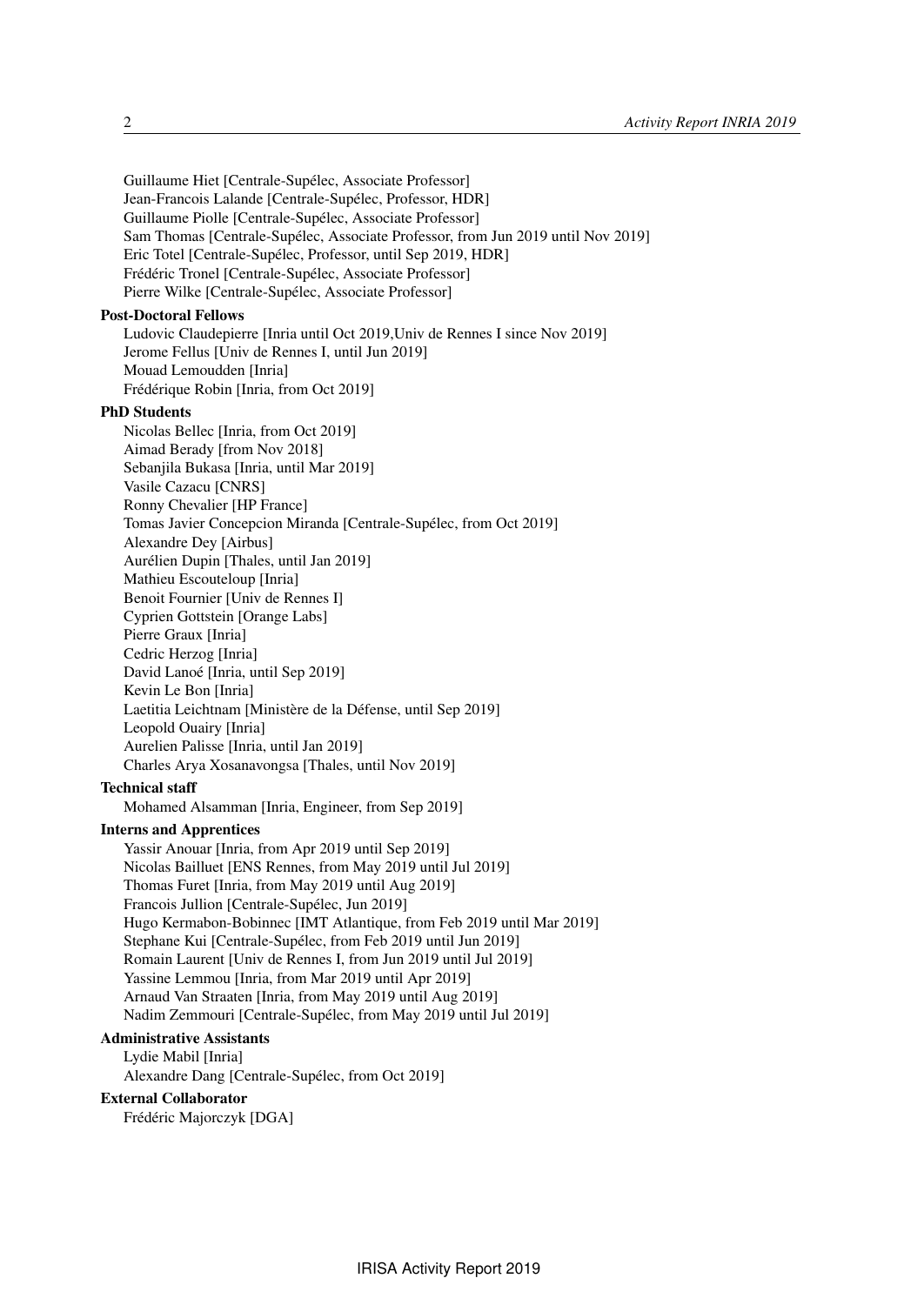# 2. Overall Objectives

### 2.1. CIDRE in Brief

The Cidre team is concerned with security and privacy issues. Our long-term ambition is to contribute to the construction of widely used systems that are trustworthy and respectful of privacy, even when parts of the system are targeted by attackers.

With this objective in mind, the CIDRE team focuses mainly on the three following topics:

- Attack comprehension
- Attack detection
- Attack resistance

# 3. Research Program

### 3.1. Our perspective

For many aspects of our daily lives, we rely heavily on computer systems, many of which are based on massively interconnected devices that support a population of interacting and cooperating entities. As these systems become more open and complex, accidental and intentional failures become much more frequent and serious. We believe that the purpose of attacks against these systems is expressed at a high level (compromise of sensitive data, unavailability of services). However, these attacks are often carried out at a very low level (exploitation of vulnerabilities by malicious code, hardware attacks).

The CIDRE team is specialized in the defense of computer systems. We argue that to properly protect these systems we must have a complete understanding of the attacker's concrete capabilities. In other words, to defend properly we must understand the attack.

The CIDRE team therefore strives to have a global expertise in information systems: from hardware to distributed architectures. Our objective is to highlight security issues and propose preventive or reactive countermeasures in widely used and privacy-friendly systems.

### 3.2. Attack Comprehension

An attack on a computer system begins with the exploitation of one or more vulnerabilities of that system. Generally speaking, a vulnerability can be a software bug or a misconfiguration that can be exploited by the attacker to perform unauthorized actions. Exploiting a vulnerability leads to a use of the system according to a case not foreseen in its specification, implementation or configuration. This puts the system in an inconsistent state allowing the attacker to divert the use of the system in his or her own interest.

The systems we use are large, interconnected, constantly evolving and, therefore, are likely to retain many vulnerabilities; their security depends on our ability to update them quickly when new threats are discovered. It is thus necessary to understand how the attacker has compromised the system: what vulnerabilities he has exploited, what actions he has conducted, where he is located in the system. It is essential to study statically the malicious code used by the attacker. It is also important to be able to study it dynamically to be able to replay attacks on demand.

Ideally, we should be ahead of the attacker and therefore imagine new ways to attack. In addition, we believe it is necessary to improve the feedback to the expert by allowing him to quickly understand the progress of an attack. The first step before being able to offer secure systems is to understand and measure the real capabilities of the attacker.

Our first research axis therefore aims at highlighting both the effective attacker's means and the way an attack unfolds and spreads.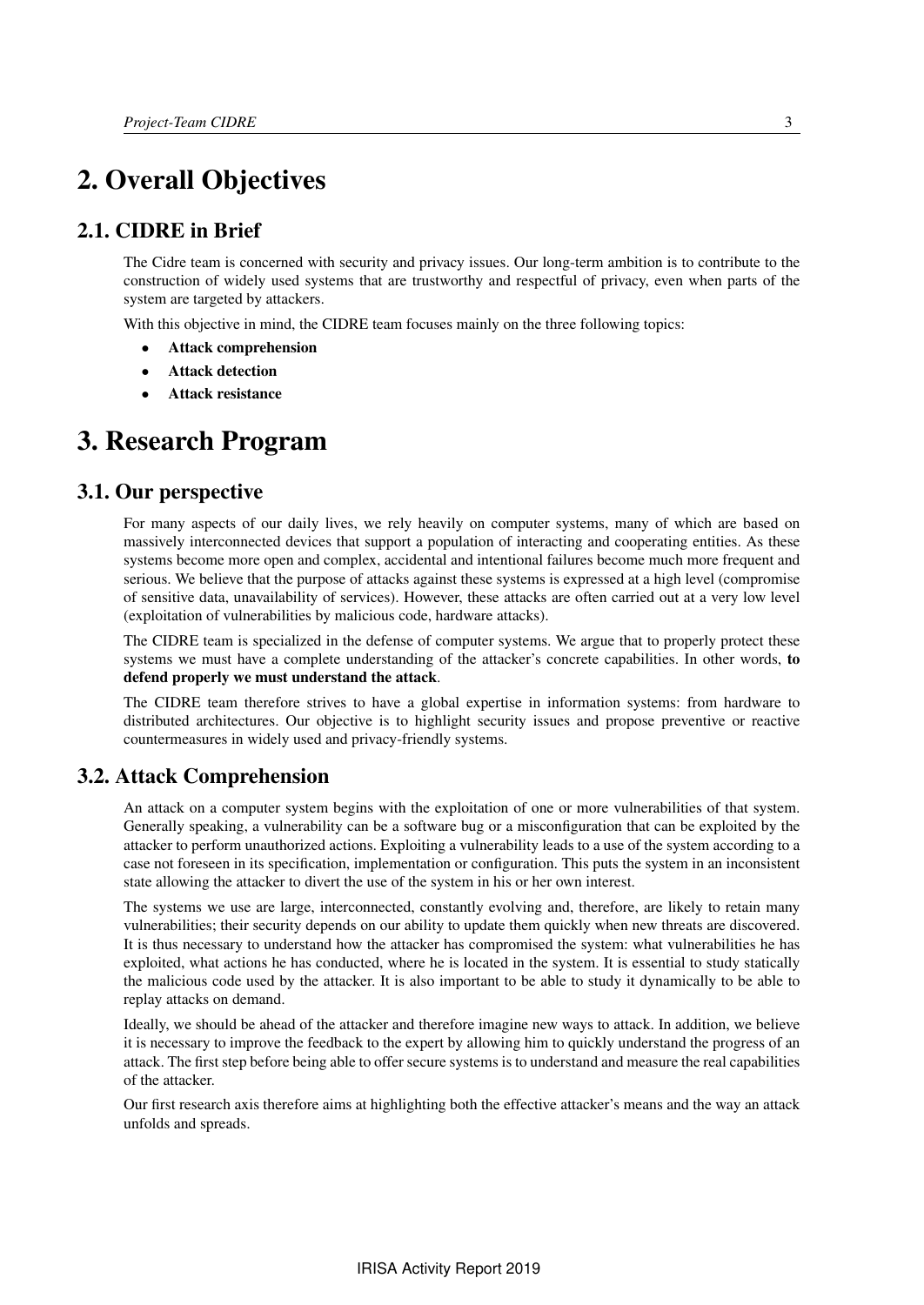In this context, we are particularly interested in

- highlighting attacks on the micro-architecture that affect software security
- providing expert support
	- to analyze malicious code
	- to quickly investigate an intrusion on a system monitored by an intrusion detection system

## 3.3. Attack Detection

An attack is generally composed of several steps. During a first approach step the attacker enters the system, locates the target and makes itself persistent. Then, in a second step, the payload of the attack is effectively launched, leading to a violation of the security policy (attacks against confidentiality, integrity, or availability of OS, applications, services, or data).

The objective of intrusion detection is to be able to detect the attacker, ideally during the first step of the attack. To do this, intrusion detection systems (IDS) are based on probes that continuously monitor the system. These probes report events to a core engine that decide whether or not to alert the expert.

Intrusion detection systems are important for all systems handling sensitive data that may be accessible to a malicious agent. They are especially crucial for low-level systems that provide essential support services to other systems. They are essential in inter-connected systems that are designed to last a long time and are difficult to update.

# 3.4. Attack Resistance

The first two axes of the team allowed us to measure the concrete technical means of the attacker. We claim that the attacker can always avoid the measures put in place to secure a system. We believe that another way to offer more secure systems is to take into account from the design phase that these systems will operate in the presence of an omnipotent attacker. The last research axis of the CIDRE team is focused on offering systems that are resistant to attackers, *i.e.* they can provide the expected services even in the presence of an attacker.

To achieve this goal, we explore two approaches:

- deceptive security
- malicious behavior tolerance

In the notion of *deceptive security* we group together all the approaches that aim to mislead the active attacker in a system in order to deceive him on the exact nature of his target. These approaches can slow down the attacker or lead him to abandon his attack.

Finally, we contribute to the design of architectures or services relying on the collaboration of entities that is not affected by the minority presence of malicious entities. These architectures or services are based on the collaboration of a set of nodes that are not affected by the presence in minority of malicious nodes.

# 4. Highlights of the Year

# 4.1. Highlights of the Year

This year we highlight two key events in the team's life:

- We have organized the SILM semester on the Security of Software/Hardware Interfaces. The goal of this semester is to promote the scientific, teaching and industrial transfer activities on the security of software/hardware interfaces. This semester is supported by DGA.
- We have concluded the transfer of a license to use GroddDroid our Android malware analysis framework.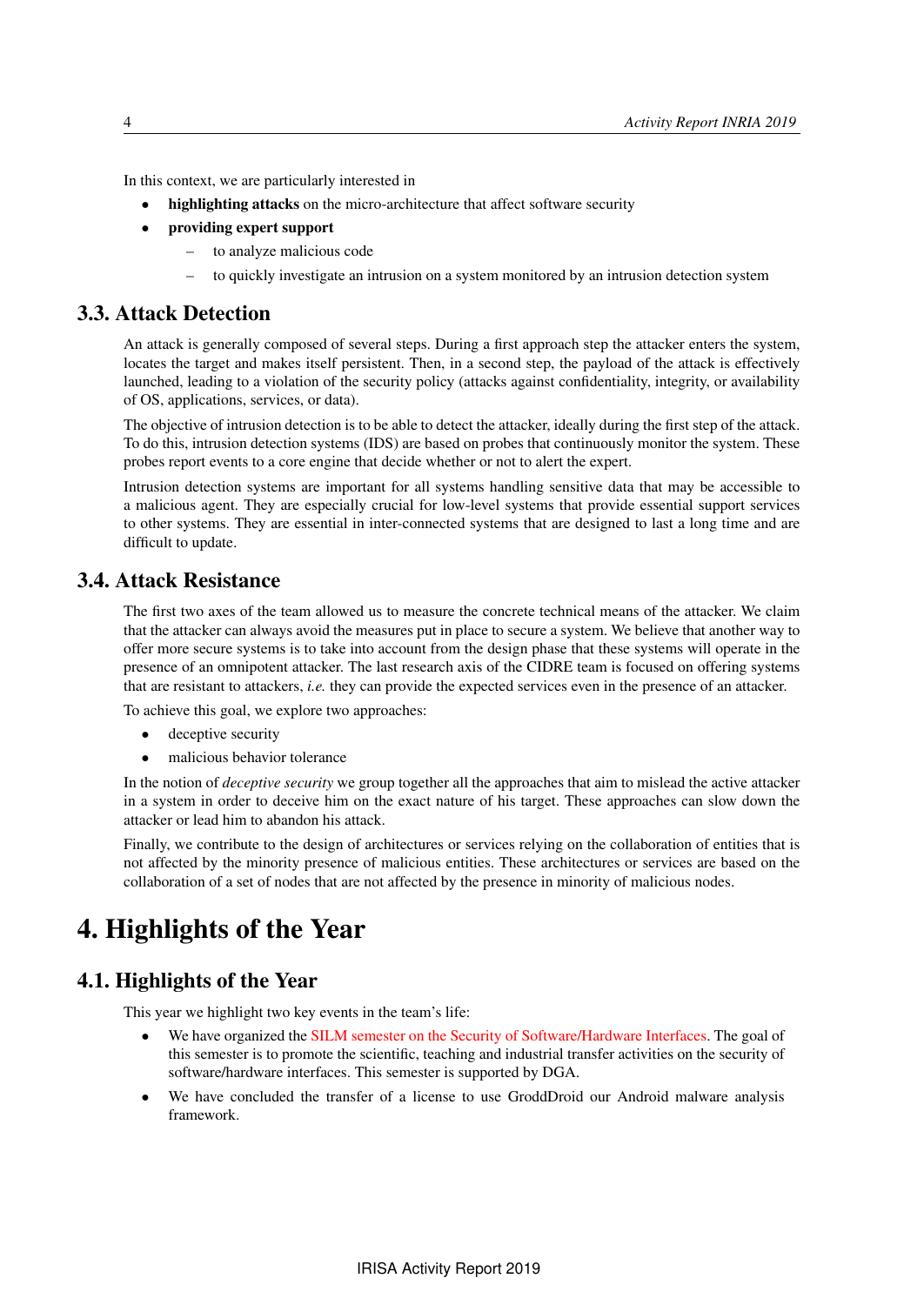# 5. New Software and Platforms

# 5.1. Blare

### *To detect intrusion using information flows*

KEYWORDS: Cybersecurity - Intrusion Detection Systems (IDS) - Data Leakage Protection

SCIENTIFIC DESCRIPTION: Blare implements our approach of illegal information flow detection for a single node (Android and Linux kernel, JVM) and a set of nodes (monitoring of flows between linux machines).

FUNCTIONAL DESCRIPTION: Blare IDS is a set of tools that implements our approach to illegal information flow detection for a single node and a set of nodes.

NEWS OF THE YEAR: During this year, Laurent Georget has modified the implementation of Blare in order to correctly monitor the kernel system calls with LSM hooks. He add also ported this new version of Blare to the Lollipop Android emulator.

- Partner: CentraleSupélec
- Contact: Frédéric Tronel
- Publications: Information Flow Tracking for Linux Handling Concurrent System Calls and Shared Memory - Verifying the Reliability of Operating System-Level Information Flow Control Systems in Linux - Monitoring both OS and program level information flows to detect intrusions against network servers - Experimenting a Policy-Based HIDS Based on an Information Flow Control Model - Introducing reference flow control for intrusion detection at the OS level - Blare Tools: A Policy-Based Intrusion Detection System Automatically Set by the Security Policy - Diagnosing intrusions in Android operating system using system flow graph - Intrusion detection in distributed systems, an approach based on taint marking - BSPL: A Language to Specify and Compose Fine-grained Information Flow Policies - Information Flow Policies vs Malware - A taint marking approach to confidentiality violation detection - Designing information flow policies for Android's operating system - Information Flow Control for Intrusion Detection derived from MAC Policy - Flow based interpretation of access control: Detection of illegal information flows - A taint marking approach to confidentiality violation detection
- URL: http://www.blare-ids.org

### 5.2. GroddDroid

KEYWORDS: Android - Detection - Malware

SCIENTIFIC DESCRIPTION: GroddDroid automates the dynamic analysis of a malware. When a piece of suspicious code is detected, groddDroid interacts with the user interface and eventually forces the execution of the identified code. Using Blare (Information Flow Monitor), GroddDroid monitors how an execution contaminates the operating system. The output of GroddDroid can be visualized in an web browser. GroddDroid is used by the Kharon software.

FUNCTIONAL DESCRIPTION: GroddDroid 1 - locates suspicious code in Android application 2 - computes execution paths towards suspicious code 3 - forces executions of suspicious code 4 - automate the execution of a malware or a regular Android application

NEWS OF THE YEAR: In 2017, GroddDroid has integrated the work of Mourad Leslous, who have implemented GFinder. GPFinder improves the computation of control flow paths by taking into account the Android framework. The end of the year has been used to clean the code and to improves the graphical interface.

- Authors: Mourad Leslous, Adrien Abraham, Pierre Graux, Jean François Lalande, Valérie Viet Triem Tong and Pierre Wilke
- Partners: CentraleSupélec Insa Centre Val-de-Loire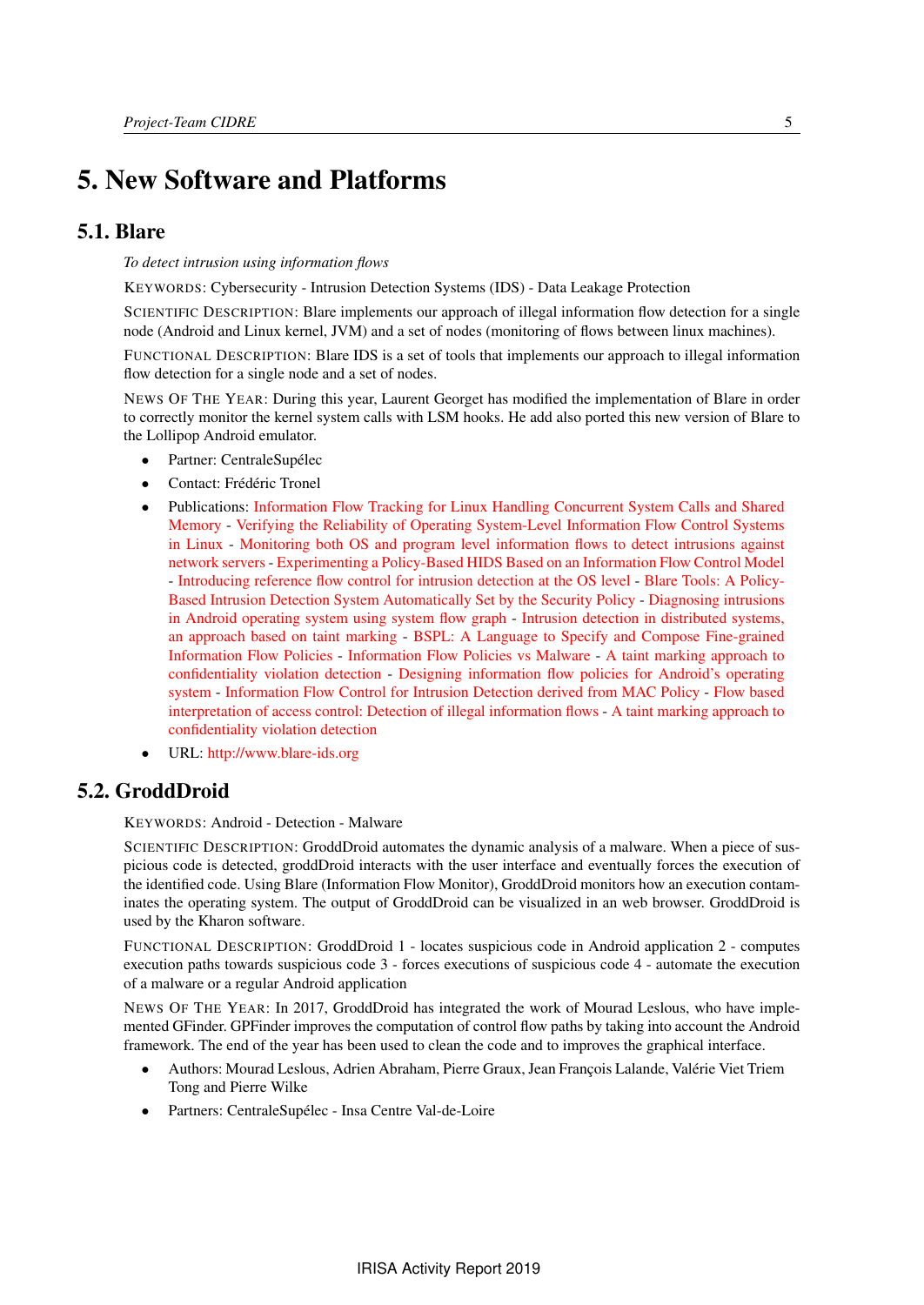- Contact: Valérie Viet Triem Tong
- Publications: Kharon dataset: Android malware under a microscope GroddDroid: a Gorilla for Triggering Malicious Behaviors - GPFinder: Tracking the Invisible in Android Malware - Information flows at OS level unmask sophisticated Android malware
- URL: http://kharon.gforge.inria.fr/grodddroid.html

# 5.3. HardBlare

KEYWORDS: Intrusion Detection Systems (IDS) - FPGA - Static analysis

FUNCTIONAL DESCRIPTION: HardBlare is a hardware/software framework to implement hardware DIFC on Xilinx Zynq Platform. HardBlare consists of three components : 1) the VHDL code of the coprocessor, 2) a modified LLVM compiler to compute the static analysis, and 3) a dedicated Linux kernel. This last component is a specific version of the Blare monitor.

- Partners: CentraleSupélec Lab-STICC
- Contact: Guillaume Hiet
- Publications: ARMHEx: A hardware extension for DIFT on ARM-based SoCs ARMHEx: a framework for efficient DIFT in real-world SoCs - ARMHEx: embedded security through hardwareenhanced information flow tracking - HardBlare: a Hardware-Assisted Approach for Dynamic Information Flow Tracking - A portable approach for SoC-based Dynamic Information Flow Tracking implementations - Towards a hardware-assisted information flow tracking ecosystem for ARM processors - HardBlare: an efficient hardware-assisted DIFC for non-modified embedded processors

# 5.4. GroddViewer

KEYWORDS: Android - Detection - Malware

FUNCTIONAL DESCRIPTION: To visualise data from GroddDroid

- Authors: Jean-François Lalande, Valérie Viet Triem Tong, Sébastien Campion, Mathieu Simon and Pierre Wilke
- Contact: Valérie Viet Triem Tong

## 5.5. Survivor

KEYWORDS: Intrusion Response - Intrusion Recovery - Survivability - Resiliency - Linux - Checkpoint/Restore - Threat Mitigation

FUNCTIONAL DESCRIPTION: Survivor is a set of low-level components to design a Linux-based operating system able to withstand ongoing intrusions and to allow business continuity despite the presence of an active adversary. Survivor provides an Intrusion Response System (IRS) with the low-level components and interfaces needed to orchestrate a per-service checkpoint, recovery, and mitigation actions. It recovers infected services (i.e., their processes and their associated files) to a previous safe state and it protects their state by applying a set of mitigations (e.g., privilege restrictions and resource quotas) aimed at withstanding further reinfections.

- Participants: Ronny Chevalier, Guillaume Hiet, David Plaquin and Chris Dalton
- Partners: CentraleSupélec HP Labs
- Contact: Ronny Chevalier

# 5.6. PyMaO

*Python Malware Orchestrator*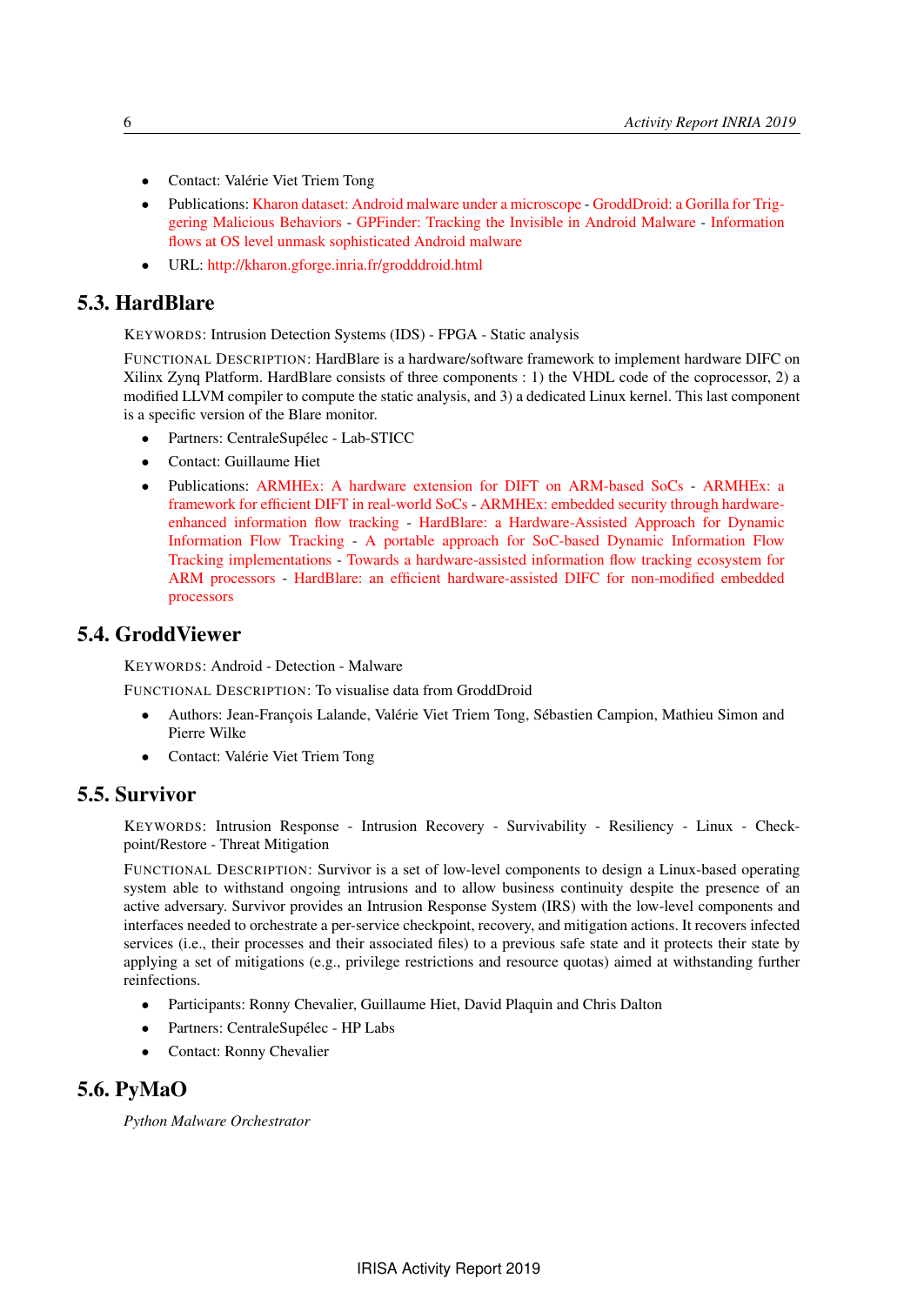KEYWORDS: Android - Malware

FUNCTIONAL DESCRIPTION: PyMaO chains several analyses that are part of an experiment. An analysis is most of the time, a call to an external tool that returns a result, for example apktool, grep, Androguard, Apkid. An experiment is a collection of analyses that are run one by one, chained, if some conditions hold. For example, if the unpacking of an application with Apktool succeeds, then you can grep the code for searching a string.

PyMaO has a nice old-fashion graphical interface (ncurses).

RELEASE FUNCTIONAL DESCRIPTION: Initial release corresponding to the demo presented at MASCOTS 2019.

NEWS OF THE YEAR: A demo has been presented at the MASCOTS 2019 conference: https://halcentralesupelec.archives-ouvertes.fr/hal-02305473

- Authors: Jean-François Lalande, Pierre Graux and Tomas Javier Concepcion Miranda
- Contact: Jean-François Lalande
- URL: https://gitlab.inria.fr/cidre-public/pymao

# 5.7. OATs'inside

KEYWORDS: Android - Malware - Reverse engineering - Code analysis

FUNCTIONAL DESCRIPTION: OATs'inside is a Android reverse engineering tool that handles all native obfuscation techniques. This tool uses a hybrid approach based on dynamic monitoring and trace-based symbolic execution to output control flow graphs (CFGs) for each method of the analyzed application. These CFGs spare users the need to dive into low-level instructions, which are difficult to reverse engineer.

- Participants: Pierre Graux, Jean-François Lalande, Valérie Viet Triem Tong and Pierre Wilke
- Contact: Pierre Graux

# 6. New Results

## 6.1. Axis 1 : Attack comprehension

### *6.1.1. Fault injection*

Electromagnetic injection is a non-invasive way to attack a chip. The large number of parameters that require to be properly tuned for such an attack limits its efficiency. In [30] we propose several ways to improve the success rate of fault injection by electromagnetic radiation. We show that software execution is altered at targeted instructions if the radiating probe is located above the phase-locked loop device driving the clock tree. We identify the phase-locked loop as a sensitive part of the chip. We reduce the preferential location for the electromagnetic injection to a small area in the vicinity of the analog power supply feeding the phaselocked loop. We also explore the influence of the frequency of the injected electromagnetic wave. We compute the optimal fault rate in a bandwidth of  $15MHz$ , in the upper limit of the chip bandwidth. Our experiments show that for an optimal frequency a precision of 5ns, we succeed to reach the best fault rate. With this electromagnetic injection technique, the achieved success rate reaches 15 to 20%. Such a fault can be used to retrieve the key of a cryptographic algorithm (for an Advanced Encryption Standard application for example).

### *6.1.2. Malware analysis*

About Android malware analysis, we have started investigations with specific malware that hide their behavior using obfuscation techniques  $[10]$ . As these malware are difficult to find in the wild, we have also started to analyze both datasets of the literature and large collection of applications captured from different repositories such as the Play Store. This huge amount of applications to analyze (currently more than 100,000) makes difficult to build reliable experiments [20]. We have designed a new tool, called PyMaO, that helps to orchestrate experiments. This tool is published as an open source tool under GPL v3. We have also revisited the historical datasets of malware of the literature and introduce a more up-to-date malware and goodware dataset [26].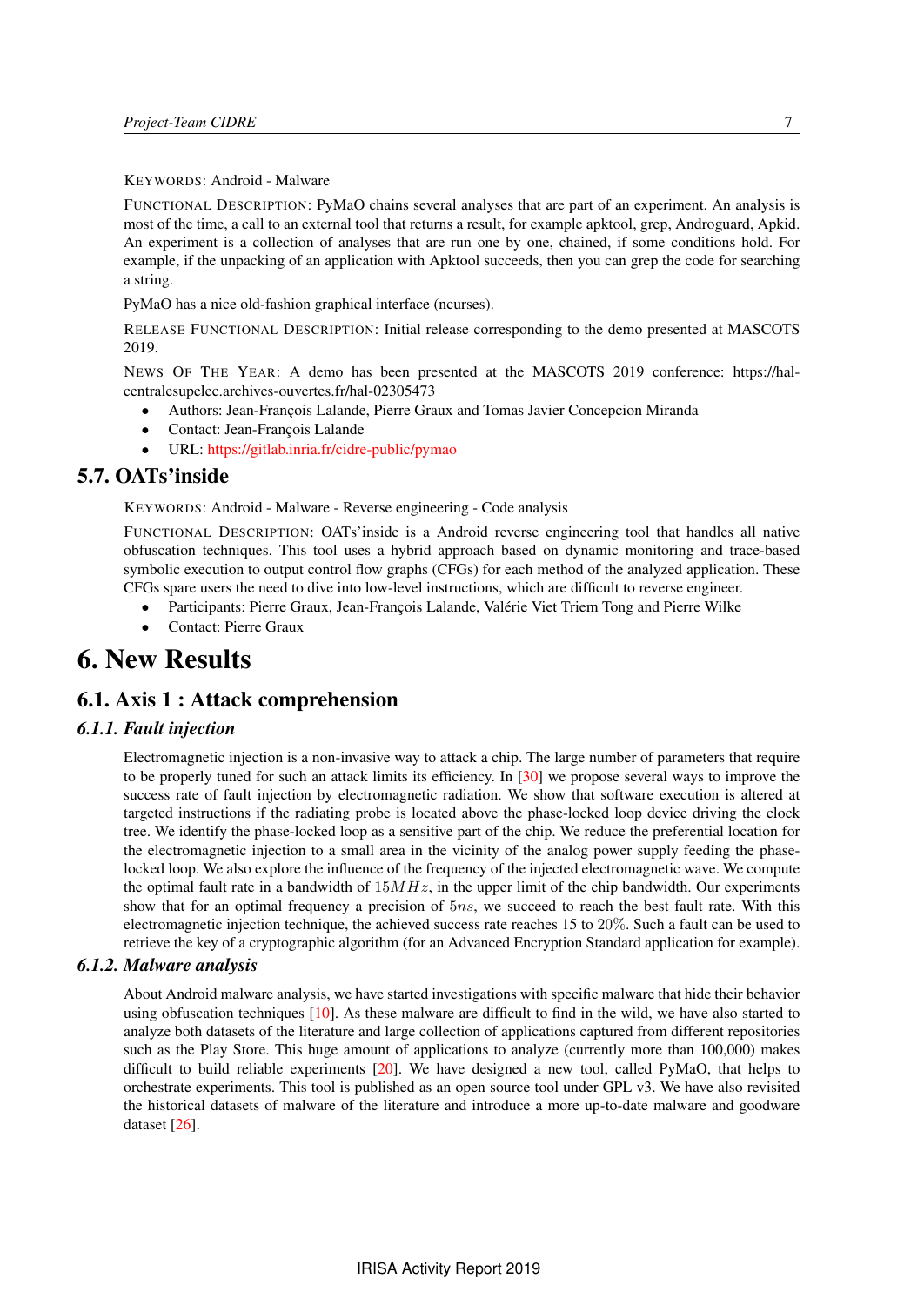### *6.1.3. Focus on doxware*

A doxware is a particular type of ransomware that threatens to release personal or sensitive data to the public if the user does not pay the ransom. The term comes from the hacker term "doxing," or releasing confidential information over the internet. The only difference between a classical ransomware and a doxware resides in a *valuable files hunting* followed by an exfiltration of these data. In [34], we have explored how an attacker may be able to quickly localized valuable assets of a machine using an analysis of the content and the vocabulary of its files.

### *6.1.4. Attack scenario reconstruction*

In order to supervise the security of a large infrastructure, the administrator deploys multiple sensors and intrusion detection systems on several critical places in the system. It is easier to explain and detect attacks if more events are logged. Starting from a suspicious event (appearing as a log entry), the administrator can start his investigation by manually building the set of previous events that are linked to this event of interest. Accordingly, the administrator attempts to identify links among the logged events in order to retrieve those that correspond to the traces of the attacker's actions in the supervised system; previous work is aimed at building these connections. In practice, however, this type of link is not trivial to define and discover. Hence, there is a real necessity to describe and define formally the semantics of these links in literature. In In order to supervise the security of a large infrastructure, the administrator deploys multiple sensors and intrusion detection systems on several critical places in the system. It is easier to explain and detect attacks if more events are logged. Starting from a suspicious event (appearing as a log entry), the administrator can start his investigation by manually building the set of previous events that are linked to this event of interest. Accordingly, the administrator attempts to identify links among the logged events in order to retrieve those that correspond to the traces of the attacker's actions in the supervised system; previous work is aimed at building these connections. In practice, however, this type of link is not trivial to define and discover. Hence, there is a real necessity to describe and define formally the semantics of these links in literature. In this paper, a clear definition of this relationship, called contextual event causal dependency, is introduced and proposed. The work presented in this paper aims at defining a formal model that would ideally unify previous work on causal dependencies among heterogeneous events. We define a relationship among events that enables the discovery of all events, which can be considered as the cause (in the past) or the effect (in the future) of an event of interest (e.g., an indicator of compromise, produced by an attacker action). In [36], we have proposed a clear definition of this relationship, called contextual event causal dependency. The work presented in [36] aims at defining a formal model that would ideally unify previous work on causal dependencies among heterogeneous events. We define a relationship among events that enables the discovery of all events, which can be considered as the cause (in the past) or the effect (in the future) of an event of interest (e.g., an indicator of compromise, produced by an attacker action).

### 6.2. Axis 2 : Attack detection

### *6.2.1. Vulnerabilities detection in Java*

In a prior work, we have focused on adapting a machine-learning tool (ChuckyJava) aiming at automatically detect vulnerabilities in Java. ChuckyJava is able to detect vulnerabilities by performing in two steps: the neighborhood discovery and the anomaly detection. The neighborhood discovery is the ability for the tool to detect method of similar semantics: neighbors. In [25], we mitigate many ChuckyJava's limitations by developing JavaNeighbors that improves the neighborhood discovery. JavaNeighbors represents methods by terms and using a method based on a Natural Language Processing technique, JavaNeighbors computes the distance between all representations of methods. Finally, according to the distance, each method has a neighbor list from the closest to the most distant ones. JavaNeighbors has enabled ChuckyJava to detect vulnerabilities with more accuracy.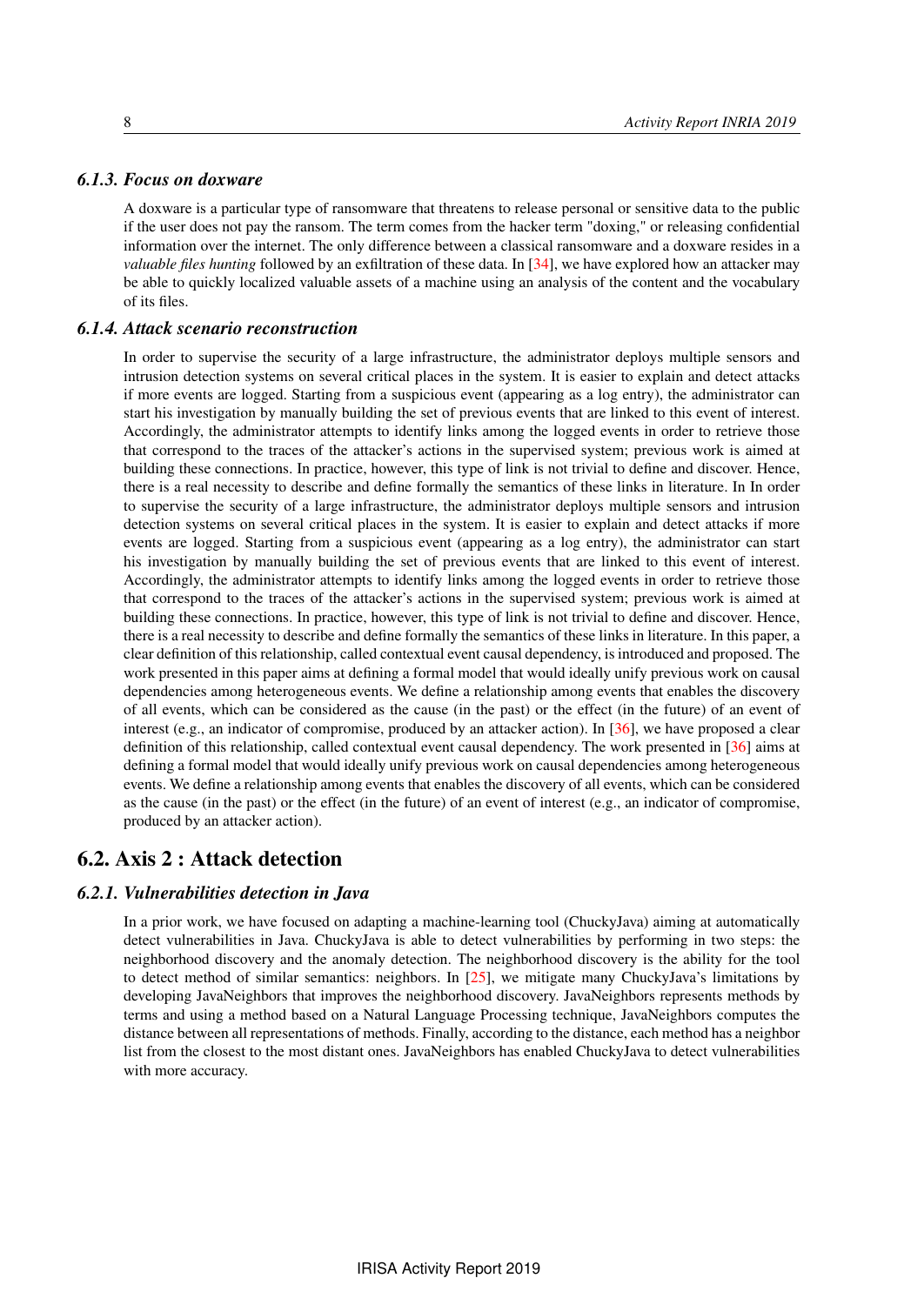### *6.2.2. Ransomware detection*

A ransomware attacks mostly begins with social engineering methods to install payloads on victims' computers, followed by a communication with command and control servers for data exchange. To enable an early detection and thus scale down these attacks, we propose in [35] a detection model based on the collected system and network logs from a computer. The analysis is performed on various ransomware families with a high detection rate. Packet level detection is performed to grant the best use case scenario. This work intends to provide an independent third-party procedure that is able to distinguish between a benign software and a malicious ransomware based on network activity. Furthermore, it is not limited to only identify ransomware but could be utilized to inspect different malware.

### *6.2.3. Intrusion detection using logs of distributed application*

Although security issues are now addressed during the development process of distributed applications, an attack may still affect the provided services or allow access to confidential data. To detect intrusions [22], we consider an anomaly detection mechanism which relies on a model of the monitored application's normal behavior. During a model construction phase, the application is run multiple times to observe some of its correct behaviors. Each gathered trace enables the identification of significant events and their causality relationships, without requiring the existence of a global clock. The constructed model is dual: an automaton plus a list of likely invariants. The redundancy between the two sub-models decreases when generalization techniques are applied on the automaton. Solutions already proposed suffer from scalability issues. In particular, the time needed to build the model is important and its size impacts the duration of the detection phase. The proposed solutions address these problems, while keeping a good accuracy during the detection phase, in terms of false positive and false negative rates. To evaluate them, a real distributed application and several attacks against the service have been considered. One of our goal is to identify redundancies and complementarities between the proposed models.

### 6.3. Axis 3 : Attack resistance

### *6.3.1. Attacker Life cycle*

We have been witnessing for years the awareness of the existence of a so-called Advanced Persistent Threat (APT). These attacks, regularly target or involving nation-states and large companies, were first defined in 2011. Ad Advanced Persistent Threat: (i) pursues its objectives repeatedly over an extended period of time; (ii) adapts to defenders' efforts to resist it; and (iii) is determined to maintain the level of interaction needed to execute its objectives. In  $[13]$ , we have proposed a model providing an operational reading of the attackers' lifecycle in a compromised network. This model allows to express possible regressions in the attack and introduces the concept of a waiting state, which is essential for long-term actions. In this article we have also proposed a confrontation between our model and two recent examples of attacks whose progression has been publicly described: the Equifax breach (2017) and the TV5Monde sabotage (2015).

### *6.3.2. OS-level intrusion survivability*

Despite the deployment of preventive security mechanisms to protect the assets and computing platforms of users, intrusions eventually occur. In [17], we have proposed a novel intrusion survivability approach to withstand ongoing intrusions. Our approach relies on an orchestration of fine-grained recovery and perservice responses (e.g., privileges removal). Such an approach may put the system into a degraded mode. This degraded mode prevents attackers to reinfect the system or to achieve their goals if they managed to reinfect it. It maintains the availability of core functions while waiting for patches to be deployed. We devised a costsensitive response selection process to ensure that while the service is in a degraded mode, its core functions are still operating. We built a Linux-based prototype and evaluated the effectiveness of our approach against different types of intrusions. The results show that our solution removes the effects of the intrusions, that it can select appropriate responses, and that it allows services to survive when reinfected. In terms of performance overhead, in most cases, we observed a small overhead, except in the rare case of services that write many small files asynchronously in a burst, where we observed a higher but acceptable overhead.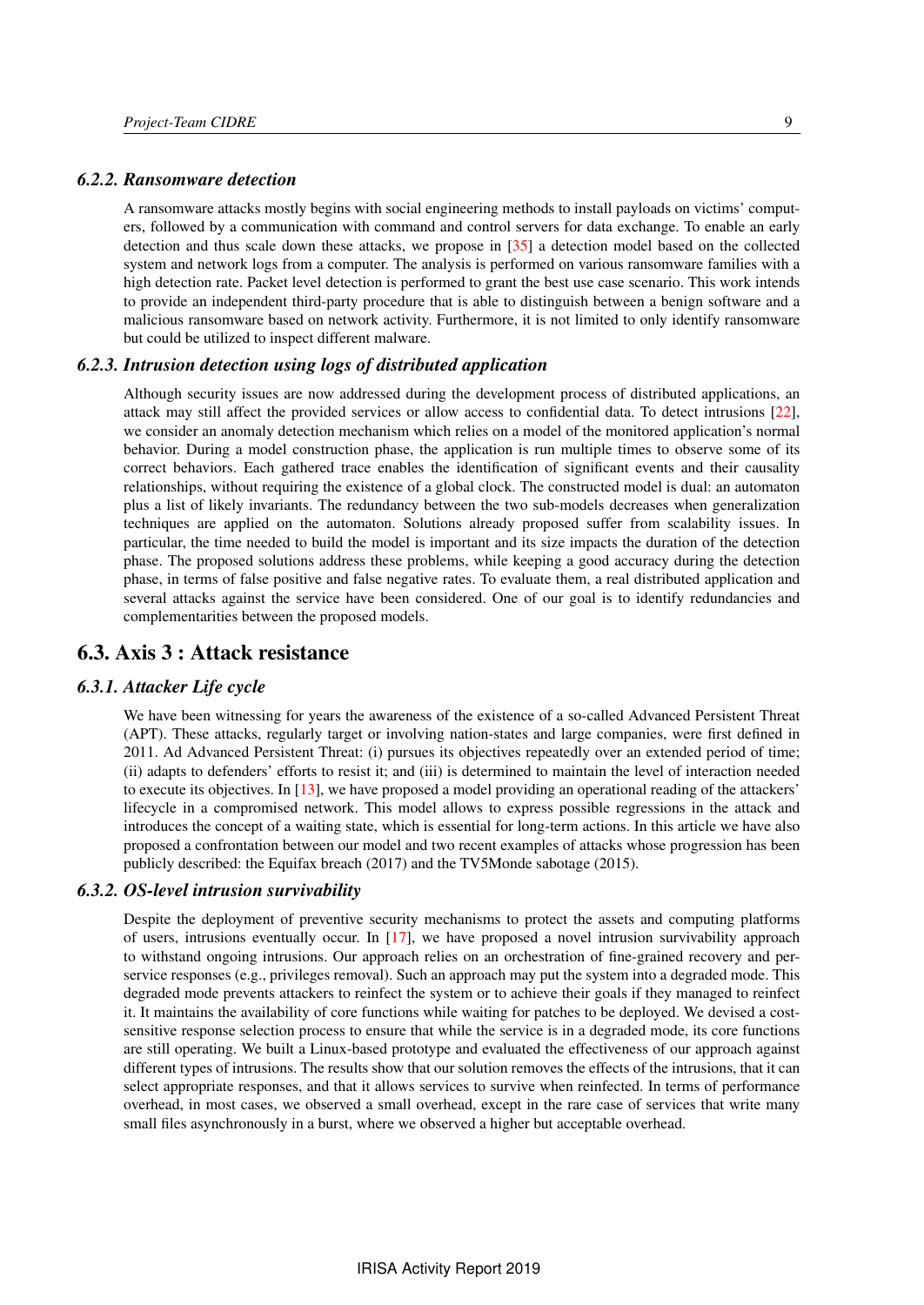#### *6.3.3. Secure routing in drones swarms*

Unmanned aerial vehicle (UAV) applications and development have increased over the past few years as this technology has become more accessible and less expensive. On a single UAV scenario, communication is a keystone to transmit commands and retrieve data from UAV sensors. It is even more critical in swarm where cooperation and inter messaging is fundamental. The communication between the nodes of a swarm is based on a suitable routing algorithm. The routing must allow each node to send messages to each other, by successive hops between different neighbors. A UAV swarm is a particular mobile ad-hoc networks where nodes run independently but form a cooperative communication network. UAV swarm shares com- mon characteristics with VANET (vehicular ad hoc network), sensors network or mobile phone network but also strongly differs on specific points (mobility model, instability, limited infrastructure access). Any computation on a UAV is a permanent trade off between volume, weight and power consumption, with no infrastructure access. In [31], we have proposed a secured routing protocol designed for UAV swarm networks. SEER4US is the first protocol providing integrity of routing messages and authentication of their sender with low energy consumption for battery preservation.

### *6.3.4. Securing the control flow of smartcard C programs*

Results obtained several years ago about securing the control flow of C programs have been extended and published in the journal Computers and Security [7]. This extended version of our work focuses on the formal verification of the introduced countermeasures. We prove that any possible attack that would skip more than one C instruction is detected by our countermeasures. We also extended the experimental results on a benchmark software dedicated to smartcards. This work has been achieved in cooperation with Karine Heydemann from the LIP6 laboratory (Sorbonne Université ).

### *6.3.5. A secure implementation of the replicated state machine*

State machine replication (RSM) is today the foundation of many cloud-based highly-available products: it allows some service to be deployed such to guarantee its correct functioning despite possible faults. In RSM, clients issue operation requests to a set of distributed processes implementing the replicated service, that, in turn, run a protocol to decide the order of execution of incoming operations and provide clients with outputs. Faults can be accidental (e.g. a computer crashing due to a loss of power) or have a malicious intent (e.g. a compromised server). Whichever is the chosen fault model, RSM has proven to be a reliable and effective solution for the deployment of dependable services. RSM is usually built on top of a distributed Consensus primitive that is used by processes to agree on the order of execution of requests concurrently issued by clients. The main problem with this approach is that Consensus is impossible to achieve deterministically in a distributed settings if the system is asynchronous and even just a single process may fail by crashing. This led the research community to study and develop alternative solutions based on the relaxation of some of the constraints, to allow agreement to be reached in partially synchronous systems with faulty processes by trading off consistency with availability. An alternative approach consists in imposing constraints on the set of operations that can be issued by clients, i.e. imposing updates that commute. In particular, commutative replicated data types (CRDTs) can be implemented with an RSM approach in asynchronous settings using the monotonic growth of a join semilattice, i.e., a partially ordered set that defines a join (least upper bound) for all element pairs. In [18] we have proposed an algorithm that solves Generalized Lattice Agreement in a Byzantine fault model. To the best of our knowledge this is the first solution for Byzantine lattice agreement that works on any possible lattice, and it is the first work proposing a Byzantine tolerant RSM built on it. The algorithm is wait-free, i.e., every process completes its execution of the algorithm within a bounded number of steps, regardless of the execution of other processes. We have also sketch the main lines of a signature-based version of our algorithms which take advantage of digital signatures to reduce the message complexity to  $\mathcal{O}(n)$ per process, when the number f of Byzantine processes verifies  $f = \mathcal{O}(1)$ .

### *6.3.6. Blockchain in adversarial environments*

We are pursuing our efforts dedicated to the theoretical aspects of blockchains. In particular, we have recently proposed to specify blockchains as a composition of abstract data types all together with a hierarchy of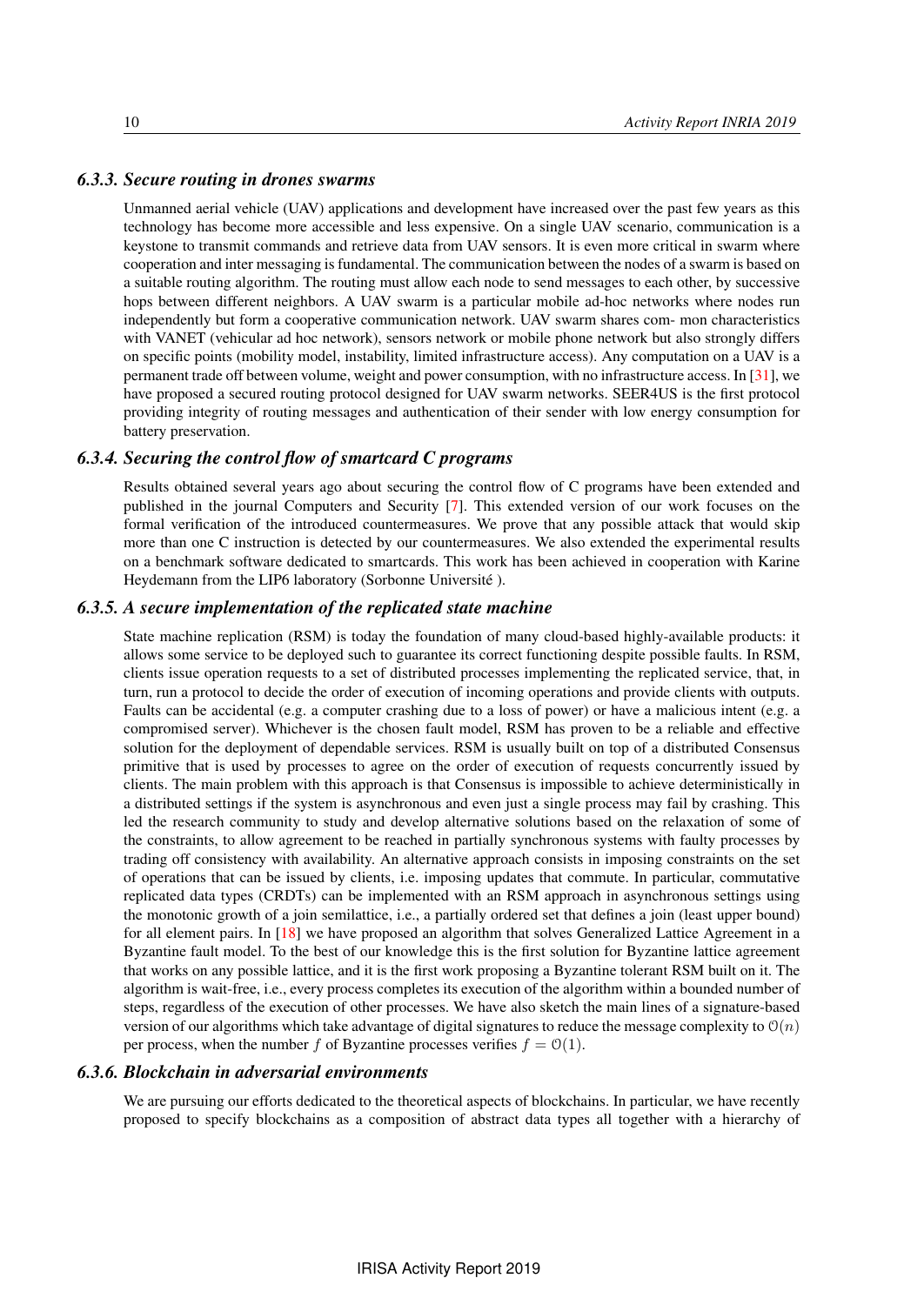consistency criteria that formally characterizes the histories admissible for distributed programs that use them. Our work is based on an original oracle-based construction that, along with new consistency definitions, captures the eventual convergence process in blockchain systems. This study allows us to focus on the implementability of the presented abstractions and a mapping of representative existing blockchains from both academia and industry in our framework. It is already known that some blockchain implementations solve eventual consistency of an append-only queue using Consensus. However the question about the consistency criterion of blockchains as Bitcoin and Ethereum that technically do not solve Consensus, and their relation with Consensus in general was not studied. We have also proposed a specification of distributed ledger register that matches the Lamport hierarchy from safe to atomic. Moreover, we propose implementations of distributed ledger registers with safe, regular and atomic guaranties in a model of communication specific to distributed ledgers technology that we also formalize. Then, we propose an implementation of a distributed ledger register that satisfies the atomic specification and the k-consistency property that characterizes the permissionless distributed blockchains such as Bitcoin and Ethereum. Preliminary results appear in [41].

In parallel to this work, we have proposed the design of a scalable permissionless blockchain in the proof-ofstake setting. In particular, we use a distributed hash table as a building block to set up randomized shards, and then leverage the sharded architecture to validate blocks in an efficient manner. We combine verifiable Byzantine agreements run by shards of stakeholders and a block validation protocol to guarantee that forks occur with negligible probability. We impose induced churn to make shards robust to eclipse attacks, and we rely on the UTXO coin model to guarantee that any stake-holder action is securely verifiable by anyone. Our protocol works against adaptive adversary, and makes no synchrony assumption beyond what is required for the byzantine agreement. This work has been published in [19].

# 7. Bilateral Contracts and Grants with Industry

# 7.1. Bilateral Contracts with Industry

- HP (2013-2019): Embedded Systems Security One of the main activities of HP Inc. is to develop and manufacture computing platforms (such as laptops, printers, etc). These platforms consist of hardware and embedded software (usually referred to as firmware). Such embedded software is typically required for the proper functioning of the hardware and relied upon by high level operating system, application or solution software. One of the research tracks of this collaboration consists in enhancing the security level of low-level software components (firmware and OS) in future computing platforms. The final objective is to provide a more resilient and trustworthy platform to the end-user. This work is carried out in the context of the PhD of Ronny Chevalier.
- DGA (2018-2020) Traditionally, IDSes are evaluated based on their detection ability against a labeled dataset that contains normal and abnormal network traffic. Upon inspection, it is clear that datasets publicly available are usually obsolete in the span of a couple years in both anomaly types and background, benign Internet traffic. They also suffer from a lack of volume and diversity in traffic, and ultimately, lack of representativeness and realism. In this context, the goal of this project is to come up with an evolutive platform for IDS evaluation that solves many of the issues that exist in the state of the art methods. In order to create such an evolutive platform, there is a need for dynamic infrastructure that allows continuous and automatic change. Here are a number of design principles that we followed for our platform: reproducibility (it is possible to rebuild the infrastructure of the platform or any element of it); repeatability (any action carried out on the infrastructure tested in the platform is repeatable); live evaluation (while traditional IDS evaluation is carried out using a static benchmark dataset, we propose an environment that resembles what IDS does in real life); realism (in terms of traffic generation, real world attack representativeness, and system setup. This will surely be a continuous and evolutive effort to try to approach real world conditions as best as can be); automatization (scripts allow a complete description of the system in which an IDS is tested, and of normal/malicious activity generation inside this system).

This work is carried out in the context of the postdoc of Mouad Lemoudden.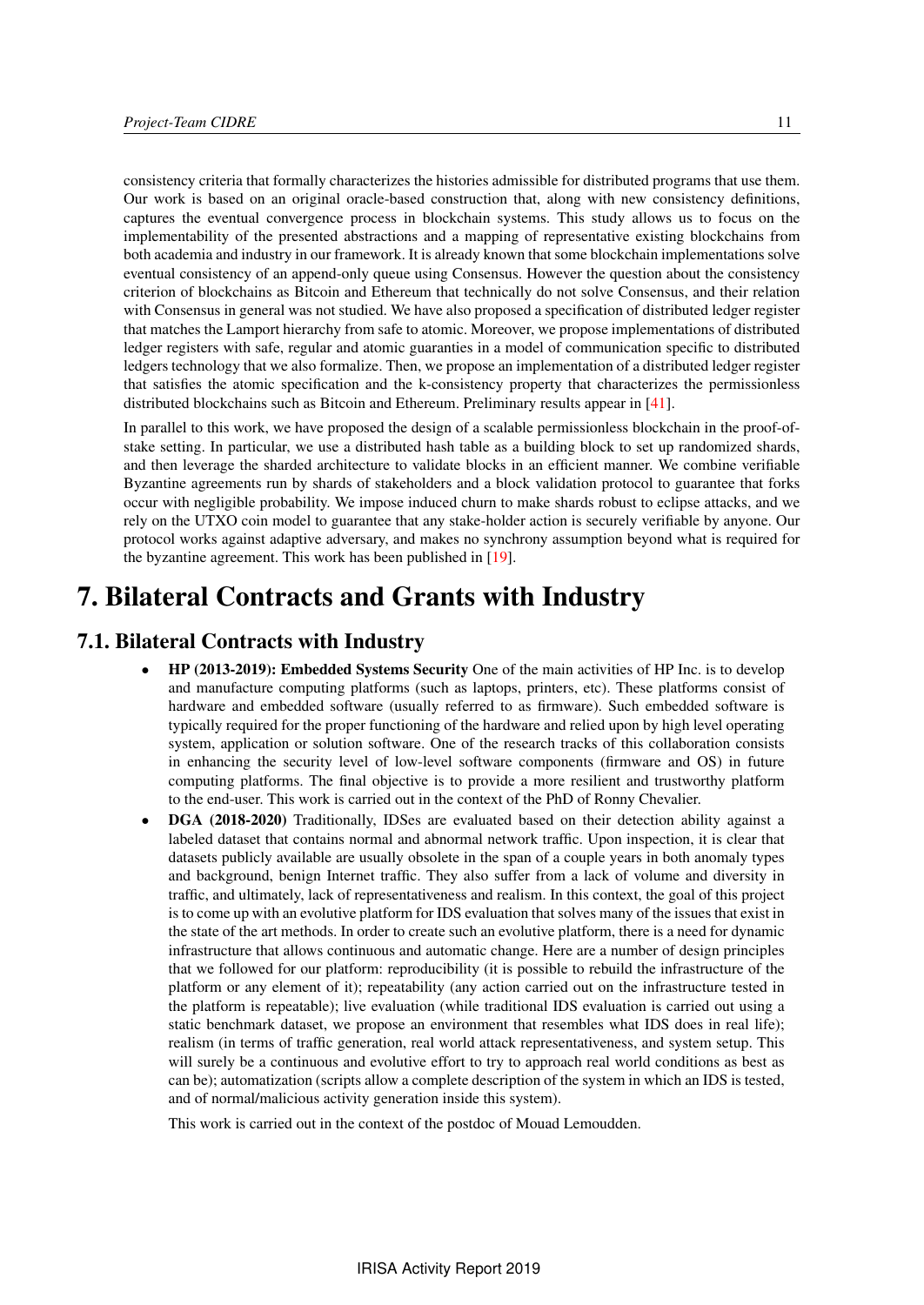• DGA (2019-2021) DGA and its industrial partners have to regularly implement filters applied to standard or proprietary protocols on communication interfaces or directly in products. In order to allow administrators to easily adapt these filters to the specific context of the various devices, filtering languages specific to the different filtering policies applicable to the different devices should be developed. Even for simple static filters, the definition of such languages is a complex task. A methodological approach that would simplify this task for higher level abstraction filtering languages (and therefore simpler to use) would be to allow the definition of higher level abstraction filtering languages by relying on a single language of lower level of abstraction. This would make it possible to define high-level abstraction and easy-to-use languages in a recursive way by progressively increasing the levels of abstraction (and specificity). In addition, this approach would improve reusability. Indeed, it would be possible to rely on a filtering language, previously developed for another project, in order to more easily develop a more specific (and easy to use) language for another project.

This work is carried out in the context of the postdoc of Ludovic Claudepierre

### 7.2. Bilateral Grants with Industry

- DGA: Intrusion Detection in Distributed Applications David Lanoé has started his PhD thesis in October 2016 in the context of a cooperation with DGA-MI. His work is focussing on the construction of behavioral models (during a learning phase) and their use to detect intrusions during an execution of the modelled distributed application.
- Idemia: Hardware Security for Embeded Devices Kevin Bukasa has started his PhD in January 2016 in a bilateral contract between Inria and Idemia. He explored fault injection attacks using EM probes on two different kind of devices: microcontroller (representing IoT) and SoC (representing Smart phone). He demonstrated the vulnerability of both architectures on this kind of attack. On IoT device he has developped an attack allowing to take a full control on the device. He discovered also new fault attacks never described in the litterature.
- Idemia: Protection against fuzzing attack Leopold Ouairy has started his PhD in October 2017 in a bilateral contract between Inria and Idemia. The context is related with security testing of Java applications to avoid fuzzing attack. The approach is based on AI to design automatically a model use for the oracle. He used machine learning to serach in a corpus of applicatons methods having the same semantics. Then in a second step, after convertir the source code into a vector he compute a similarity value which is related with absence of conditions evaluation.
- Ministry of Defence: Visualisation for the characterization of security events Laetitia Leichtnam has started his PhD thesis in November 2016 in the context of a contract between CentraleSupelec and the French Ministry of Defence. His work consists in presenting events appearing in heterogeneous logs as a dependency graph between the lines of logs. This permits to the administrator to investigate easily the logs to discover the different steps that has performed an attack in the supervised system.
- Ministry of Defence: Characterization of an attacker Aïmad Berady has started his PhD thesis in November 2018 in the context of a contract between CentraleSupelec and the French Ministry of Defence. His work is to highlight the characteristics of an attacker performing a targeted and long-term attack on an information system.
- Nokia: Risk-aware security policies adaptation in modern communication infrastructures Pernelle Mensah was hired in January 2016 on this CIFRE funding in order to work on unexplored aspects of information security, and in particular response strategies to complex attacks, in the context of cloud computing architectures. The use case proposed by our industrial partner is a multitenant cloud computing platform involving software-defined networking in order to provide further flexibility and responsiveness in architecture management. The topic of the thesis is to adapt and improve the current risk-aware reactive response tools, based on attack graphs and adaptive security policies, to this specific environment, taking into account the heterogeneity of actors, platforms, policies and remediation options.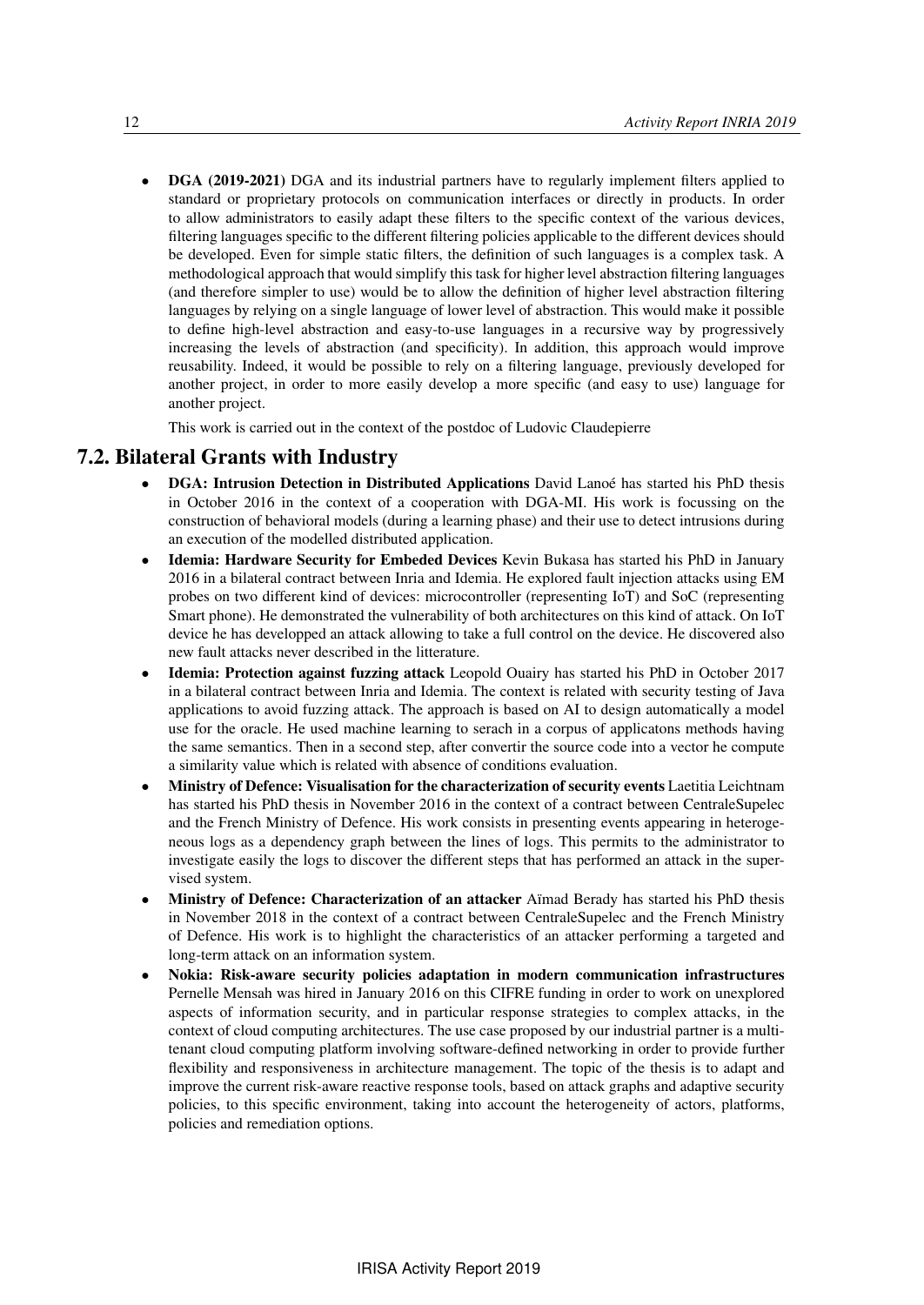- Orange LAb's: Storage and query in a massive distributed graph for the web of things Cyprien Gottstein has started his PhD thesis in October 2018 in the context of a collaboration between Inria and Orange (I/O Lab). In this thesis, we consider storage and query problems that arise when massive distributed graphs are used to represent the web of things. In particular, access to the data and partitioning of the graph are studied to propose efficient geographical services.
- Thales: Privacy and Secure Multi-party Computation Aurélien Dupin has started his PhD thesis in January 2016 within the context of a CIFRE contract with Thales. His PhD subject concerns secure multi-party computation. Secure two-party computation provides a way for two parties to compute a function, that depends on the two parties' inputs, while keeping them private. Known since the 1980s, Yao's garbled circuits appear to be a general solution to this problem, in the semihonest model. Decades of optimizations have made this tool a very practical solution. However, it is well known that a malicious adversary could modify a garbled circuit before submitting it. Many protocols, mostly based on cut-&-choose, have been proposed to secure Yao's garbled circuits in the presence of malicious adversaries. Nevertheless, how much an adversary can modify a circuit and make it still executable have not been studied. In the context of his PhD, Aurélien Dupin is interested by such a question.
- Thales: Combining Attack Specification and Dynamic Learning from traces for correlation rule generation Charles Xosanavongsa has started his PhD thesis in December 2016 in the context of a CIFRE with Thales. His work will focus on the construction of correlation rules. In previous work on correlation rule generation, the usual approach is static. It always relies on the description of the supervised system using a knowledge base of the system. The use of correlation trees is an appealing solution because it allows to have a precise description of the attacks and can handle any kind of IDS. But in practice, the behavior of each IDS is quite difficult to predict, in particular for anomaly based IDS. To manage automatically the correlation rules (and adapt them if necessary), we plan to analyze synthetic traces containing both anomaly based and misused based IDS alerts resulting from an attack.

# 8. Partnerships and Cooperations

# 8.1. Regional Initiatives

• Labex COMINLABS contract (2016-2019):"BigClin" - https://bigclin.cominlabs.ubretagneloire.fr/fr

Health Big Data (HBD) is more than just a very large amount of data or a large number of data sources. The data collected or produced during the clinical care process can be exploited at different levels and across different domains, especially concerning questions related to clinical and translational research. To leverage these big, heterogeneous, sensitive and multi-domain clinical data, new infrastructures are arising in most of the academic hospitals, which are intended to integrate, reuse and share data for research.

Yet, a well-known challenge for secondary use of HBD is that much of detailed patient information is embedded in narrative text, mostly stored as unstructured data. The lack of efficient Natural Language Processing (NLP) resources dedicated to clinical narratives, especially for French, leads to the development of ad-hoc NLP tools with limited targeted purposes. Moreover, the scalability and real-time issues are rarely taken into account for these possibly costly NLP tools, which make them inappropriate in real-world scenarios. Some other today's challenges when reusing Health data are still not resolved: data quality assessment for research purposes, scalability issues when integrating heterogeneous HBD or patient data privacy and data protection. These barriers are completely interwoven with unstructured data reuse and thus constitute an overall issue which must be addressed globally.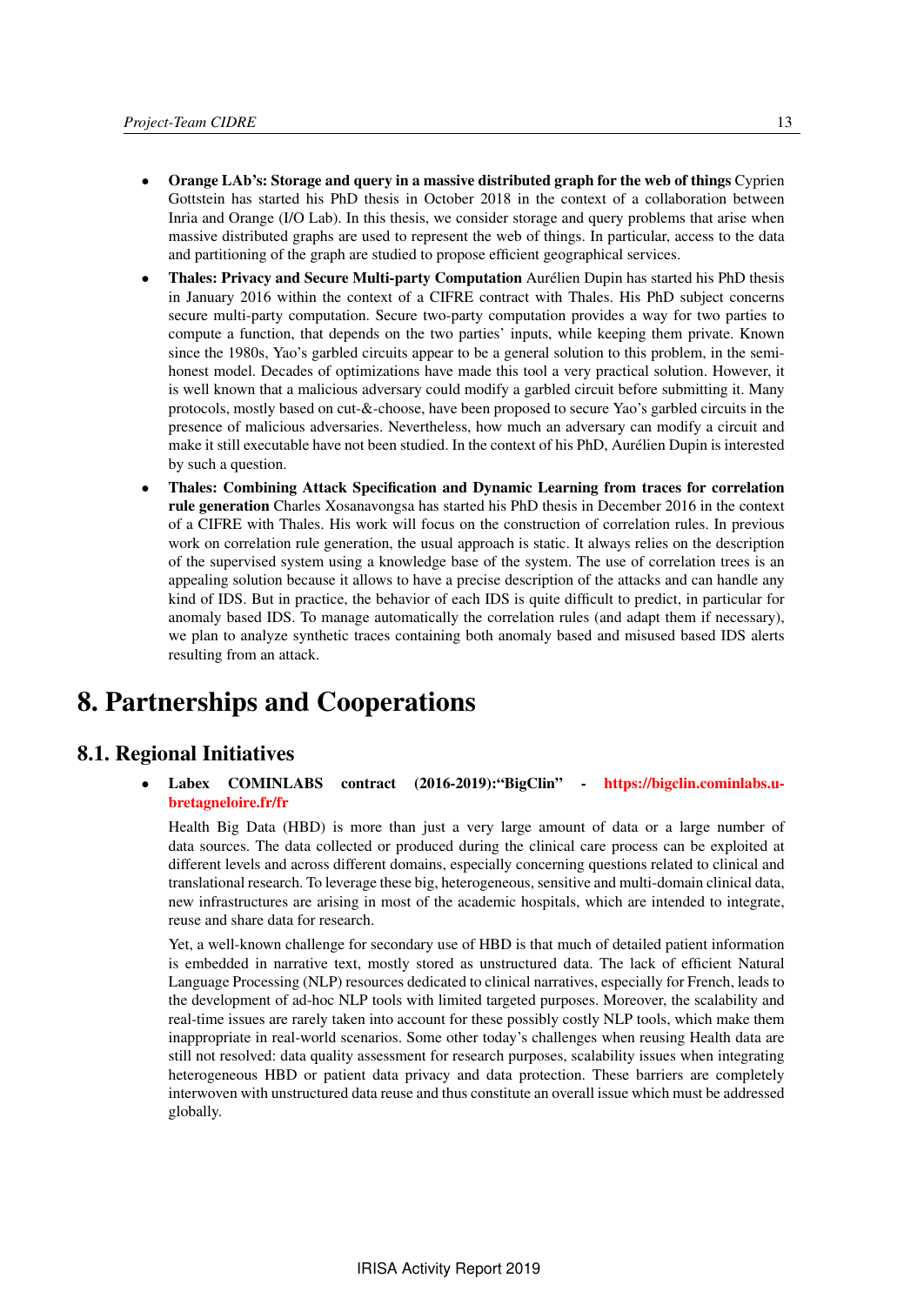In this project, we plan to develop distributed methods to ensure both the scalability and the online processing of these NLP/IR and data mining techniques; In a second step, we will evaluate the added value of these methods in several real clinical data and on real use-cases, including epidemilology and pharmaco-vigilance, clinical practice assessment and health care quality research, clinical trials.

### 8.2. National Initiatives

#### • ANR Project: PAMELA (2016-2020) - https://project.inria.fr/pamela/

PAMELA is a collaborative ANR project involving Rennes 1 university (ASAP and CIDRE teams in Rennes), Inria Lille (MAGNET team), LIP6 (MLIA team) and two start-ups, Mediego and Snips. It aims at developing machine learning theories and algorithms in order to learn local and personalized models from data distributed over networked infrastructures. The project seeks to provide first answers to modern information systems built by interconnecting many personal devices holding private user data in the search of personalized suggestions and recommendations. More precisely, we will focus on learning in a collaborative way with the help of neighbors in a network. We aim to lay the first blocks of a scientific foundation for these new types of systems, in effect moving from graphs of data to graphs of data and learned models. CIDRE's contribution in this project involves the design of adversary models and privacy metrics suitable to the privacy-related issues of this distributed learning paradigm.

### 8.3. International Research Visitors

### *8.3.1. Research Stays Abroad*

Emmanuelle Anceaume has been invited by the University of La Sapienza (Italy) from the 1st to the 30th of September 2019. During this stay, she collaborated with Profs Leonardo Querzony and Giuseppe A. Di Luna. Their collaboration gave rise to an implementation of the Replicated State Machine, which is resilient to Byzantine behaviors in asynchronous environments [18] (will appear at IPDPS in 2020).

### 8.4. European Initiatives

### *8.4.1. H2020 Projects*

#### • SPARTA (2019-2022) - https://www.sparta.eu/

SPARTA is a Cybersecurity Competence Network supported by the EU's H2020 program (Grant agreement ID: 830892) and led by CEA. This 3 years project started in February 2019. It aims to coordinate and develop the implementation of high-level research and innovation in digital security, in order to strengthen the strategic autonomy of the European Union.The CIDRE team is involved both in the workpackage 2 (SPARTA Roadmap) that aims to develop an ambitious Cybersecurity Research and Innovation Roadmap and the workpackage 6 (SPARTA Program HAII-T) that will develop a foundation for secure-by-design Intelligent infrastructures. More precisely, in the context of a task dedicated to resilience-by-design, we design an intrusion detection mechanism that combines both signature-based and anomaly-based approaches.

# 9. Dissemination

### 9.1. Promoting Scientific Activities

### *9.1.1. Scientific Events: Organisation*

*9.1.1.1. General Chair, Scientific Chair*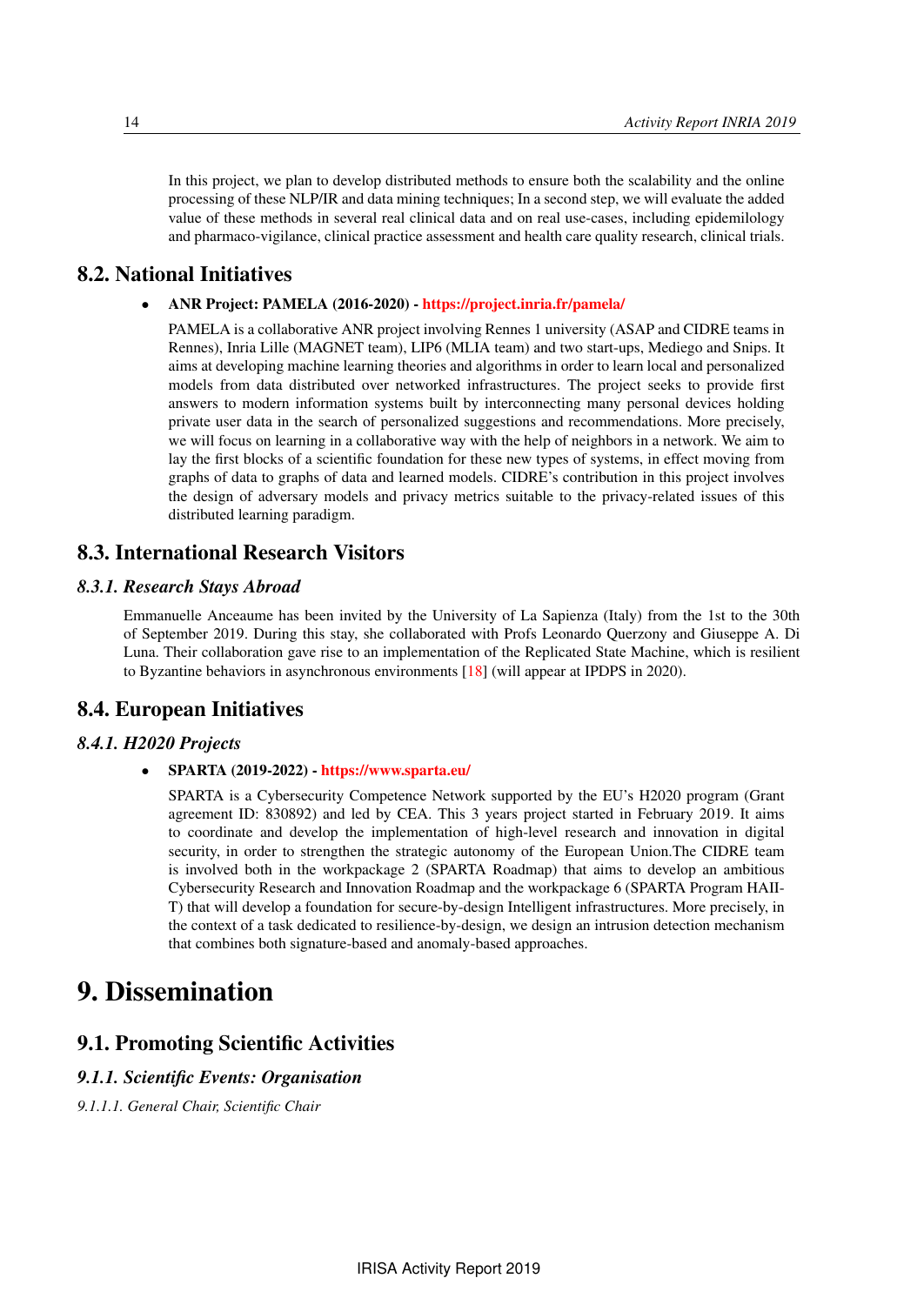- Ludovic Mé served as general chair of the conference RESSI (Rendez-Vous de la Recherche et de l'Enseignement de la Sécurité des Systèmes d'Information), May 2019, Erquy, France.
- Guillaume Hiet is the chair holder of the SILM thematic semester. He served as general chair of the SILM workshop, November 2019, Rennes, France.

The SILM thematic semester <sup>1</sup> is dedicated to the security of software/hardware interfaces and focus more particularly on the three following axes:

- 1. Analyzing the behavior and the state of hardware components using, e.g. trace mechanisms, fuzzing, reverse-engineering techniques, or side channel analyses;
- 2. Studying the hardware vulnerabilities and the software attacks that can exploit them: e.g. sidechannels, fault injections, or exploitation of unspecified behavior;
- 3. Detecting and preventing software attacks using dedicated hardware components. Proposing software countermeasures to protect from hardware vulnerabilities.

The goal of this semester is to promote the scientific, teaching and industrial transfer activities on the security of software/hardware interfaces. Our objective is also to identify scientific and technological challenges in that field and to propose a strategic action plan. To that end, we organized different events:

- The SILM summer school (in collaboration with the GDR "Sécurité Informatique")<sup>2</sup>, in July 2019, Rennes, France.
- The SILM workshop<sup>3</sup>, in Novembre 2019, Rennes, France
- A regular seminar  $4$  at Inria, Rennes, France.

We will also animate a working group and publish a white-paper on that topic.

#### *9.1.1.2. Member of the Organizing Committees*

Christophe Bidan served as a member of the organization committee of C&ESAR 2019 (26rd Computers & Electronics Security Applications Rendez-vous), November 2019, Rennes, France.

Eric Totel served as a member of the organization committee of the conference RESSI (Rendez-Vous de la Recherche et de l'Enseignement de la Sécurité des Systèmes d'Information), May 2019, Erquy, France.

Gilles Guette served as a member of the organization committee of the conference RESSI (Rendez-Vous de la Recherche et de l'Enseignement de la Sécurité des Systèmes d'Information), May 2019, Erquy, France.

Frédéric Tronel served as a member of the organization committee of SSTIC 2019 (Symposium sur la sécurité des technologies de l'information et des communications) that took place in Rennes, France in June, where it gathered more than 600 participants.

Frédéric served as a member of the organisation committee of SILM Summer School and SILM workshop.

### *9.1.2. Scientific Events: Selection*

*9.1.2.1. Chair of Conference Program Committees*

Jean-François Lalande was the program co-chair of HPCS 2019 (The 2019 International Conference on High Performance Computing & Simulation), July 2019, Dublin, Ireland, IEEE Computer Society.

Jean-François Lalande was the program co-chair of CECC 2019 (Central European Cybersecurity Conference), November 2019, Munich, Germany, ACM Press.

<sup>1</sup> https://silm.inria.fr/

<sup>&</sup>lt;sup>2</sup>https://silm-school.inria.fr/

<sup>3</sup> https://silm-workshop.inria.fr/

<sup>4</sup> https://semestres-cyber.inria.fr/en/silm-seminar/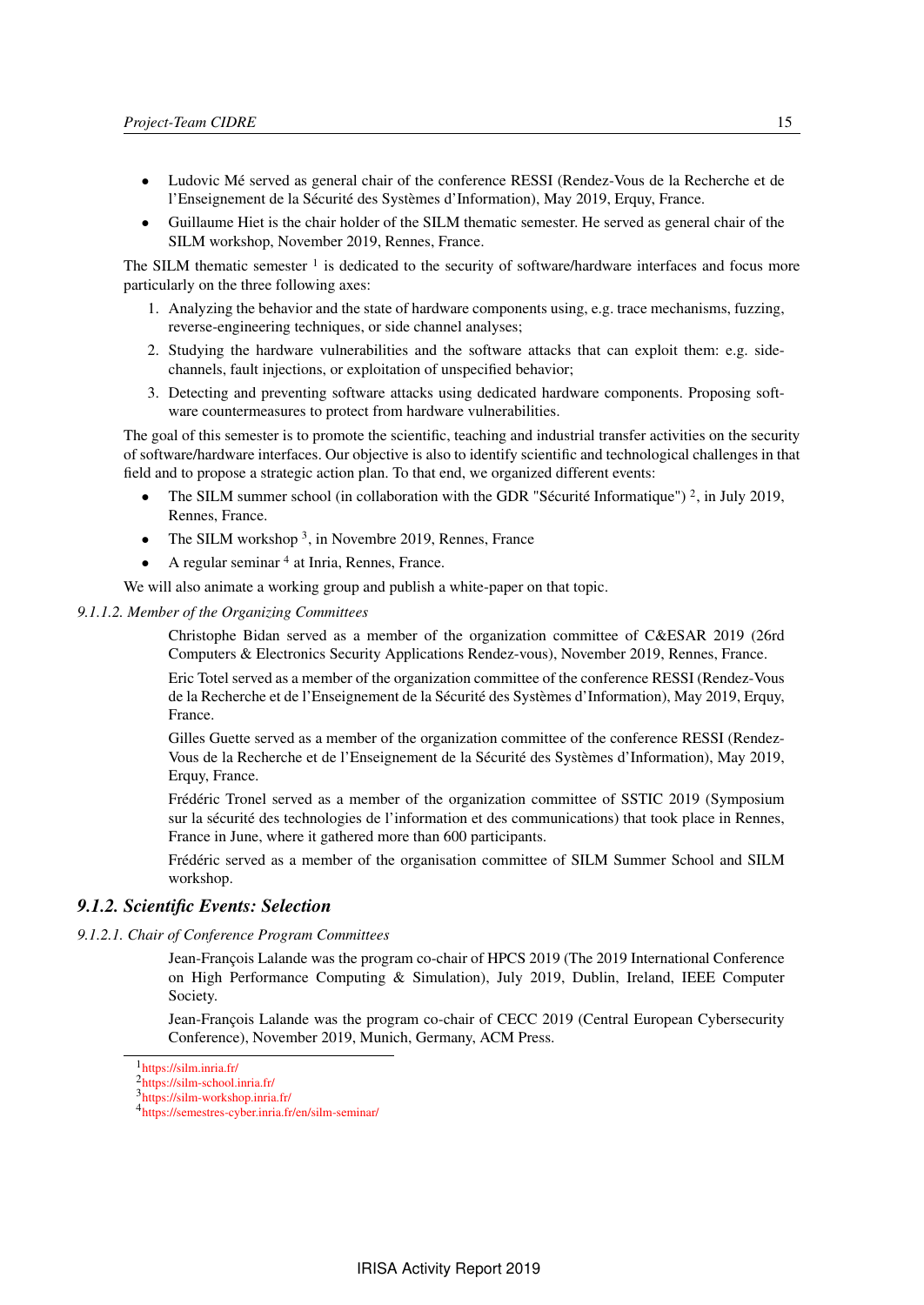Jean-François Lalande was the program co-chair of IWSMR 2019 workshop (1st International Workshop on Information Security Methodology and Replication Studies), August 2019, Dublin, Ireland, ACM Press.

### *9.1.2.2. Member of the Conference Program Committees*

Ludovic Mé served the Scientific Committee of the FIC 2020.

Frédéric Tronel and Valérie Viet Triem Tong served as a member of the program committee of SSTIC 2019 (Symposium sur la sécurité des technologies de l'information et des communications) June 2019, Rennes, France.

Jean-François Lalande served as a member of the program committee of the international conferences CECC 2019, SecITC 2019, and of international workshops IWCC 2019, CUING 2019, SH-PCS 2019, WTMC 2019.

Gilles Guette served as a member of the program committee of the international conferences ICISSP 2019, ISNCC 2019, ITSC 2019.

Guillaume Piolle served as a member of the program committee of the APVP 2019 workshop.

Emmanuelle Anceaume served as a member of the program committee of NCA 2019, EDCC 2019, ICDCS 2019, DEBS 2019, TrustCom 2019, BSCT 2019 and Tokenomics 2019.

### *9.1.3. Journal*

#### *9.1.3.1. Member of the Editorial Boards*

Michel Hurfin serves as a member of the editorial board of the JISA Journal (Journal of Internet Services and Applications - Springer).

Jean-François Lalande served as a member of the program committee of the IARIA International Journal on Advances in Security.

#### *9.1.3.2. Reviewer - Reviewing Activities*

Michel Hurfin served as a reviewer for the International Journal of Control , the Journal on Discrete Event Dynamic Systems - Theory and Applications, and IEEE Transactions on Dependable and Secure Computing.

Jean-François Lalande served as a reviewer for the following international journals: Journal of Cyber Security and Mobility, IEEE Transactions on Reliability, Journal Elsevier FGCS, IEEE Transactions on Industrial Informatics, MDPI Applied Sciences, Journal of Universal Computer Science.

Eric Totel served as a reviewer for the European Congress of Embedded Real Time Software and Systems.

Pierre Wilke served as a reviewer for the 12th International Conference on Security for Information Technology and Communications (SecITC 2019).

Guillaume Hiet served as a reviewer for the Journal of Computer Security and IEEE Design & Test

### *9.1.4. Invited Talks*

Ludovic Mé. *Cyber security: current challenges*. LIRIMA Franco-African webinar. Sept. 2019.

Jean-François Lalande: *Obfuscated Android Application Development*, CECC 2019, Munich.

Emmanuelle Anceaume: *Abstractions for permissionless distributed systems*, SSL seminar, Nancy, 5 December 2019.

Emmanuelle Anceaume: *Can we safely adapt the construction of permissionless blockchains to user demand ?*, *Journées Futur & Rupture*, ParisTech, 31 March 2019.

Emmanuelle Anceaume: *Beyond the block: a lego blockumentary*, SecDays, 9-10 January 2019.

Emmanuelle Anceaume: *Round table at the "Future & Rupture day"* with Mr Ronan Le Gleut (Sénateur), Mr. Gérard Memmi (Télécom ParisTech), Mr. Nicolas KozaKiewicz (Atos Worldline) - moderator Patrick Duvaut, February, 28 2019.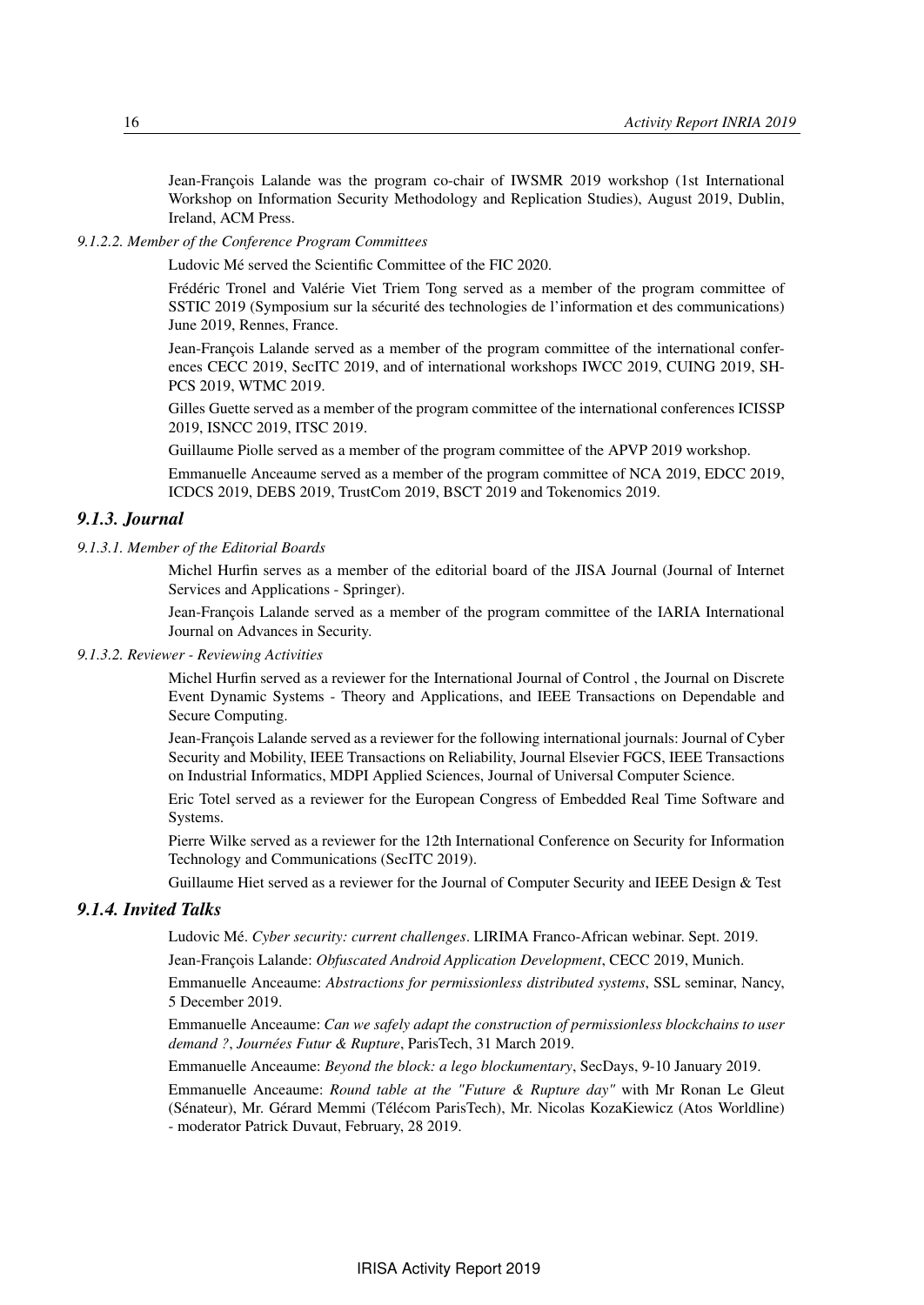### *9.1.5. Scientific Expertise*

- Ludovic Mé served the HCERES evaluation committee of the LAAS-CNRS research lab.
- Ludovic Mé has served the Scientific Council of the LIRIMA (Laboratoire International de Recherche en Informatique et Mathématiques Appliquées).
- Valérie Viet Triem Tong has participated in the scientific evaluation comity *Global Security and Cybersecurity* (CES 39) of the French Research Agency (ANR).
- Jean-François Lalande is part of the advisory board of the starting european project "SIMARGL" (H2020 project): Secure Intelligent Methods for Advanced Recognition of Malware and Stegomalware.

### *9.1.6. Research Administration*

- Christophe Bidan was a member of a recruitment committee for an assistant professor position at CentraleSupélec, Rennes.
- Ludovic Mé is deputy scientific director of Inria, in charge of the cyber security domain.
- Valérie Viet Triem Tong was a member of a recruitment committee for an assistant professor position at CentraleSupélec, Rennes.
- Valérie Viet Triem Tong was a member of a recruitment committee for an assistant professor position at IMT, Brest.

# 9.2. Teaching - Supervision - Juries

### *9.2.1. Teaching*

Team members are involved in initial and continuing education in CentraleSupélec, a french institute of research and higher education in engineering and science and ESIR (Ecole Supérieure d'Ingénieur de Rennes) the graduate engineering school of the University of Rennes 1.

In these institutions,

- Gilles Guette is director of corporate relations at ESIR;
- Jean-François Lalande is responsible of the major program dedicated to information systems security and the special track Infosec of CentraleSupélec ;
- Frédéric Tronel and Valérie Viet Triem Tong share the responsability of the *mastère spécialisé* (postgraduate specialization degree) in Cybersecurity. This education was awarded best French master degree in the category "Master Cybersecurity masters and Security of systems" in the Eduniversal master ranking 2019.

The teaching duties are summed up in table 1.

### *9.2.2. Supervision*

HdR defended in 2019, Emmanuelle Anceaume, *Abstractions for permissionless systems*.

PhD defended in 2019: Aurélien Dupin, *Secure multi-partie computations*, started February 2016, supervised by Christophe Bidan(40%), David Pointcheval (30% - ENS) and Renaud Dubois (30% - Thales).

PhD defended in 2019: Aurélien Palisse, *Analyse et détection de logiciels de rançon*, started in 2015, supervised by Jean-Louis Lanet, Colas Le Guernic (DGA) and Hélène Le Bouder (IMT Atlantique);

PhD defended in 2019: Damien Crémilleux, *Visualisation d'évènements de sécurité pour la supervision*, started in October 2015, supervised by Christophe Bidan (30%), Nicolas Prigent (35%), and Frédéric Majorczyk (35% - DGA MI);

PhD defended in 2019: Pernelle Mensah, *Generation and Dynamic Update of Attack Graphs in Cloud Providers Infrastructures*, started in January 2016, supervised by Eric Totel (25%), Guillaume Piolle (25%), Christine Morin (25% - Myriads Inria project), and Samuel Dubus (25% - Nokia);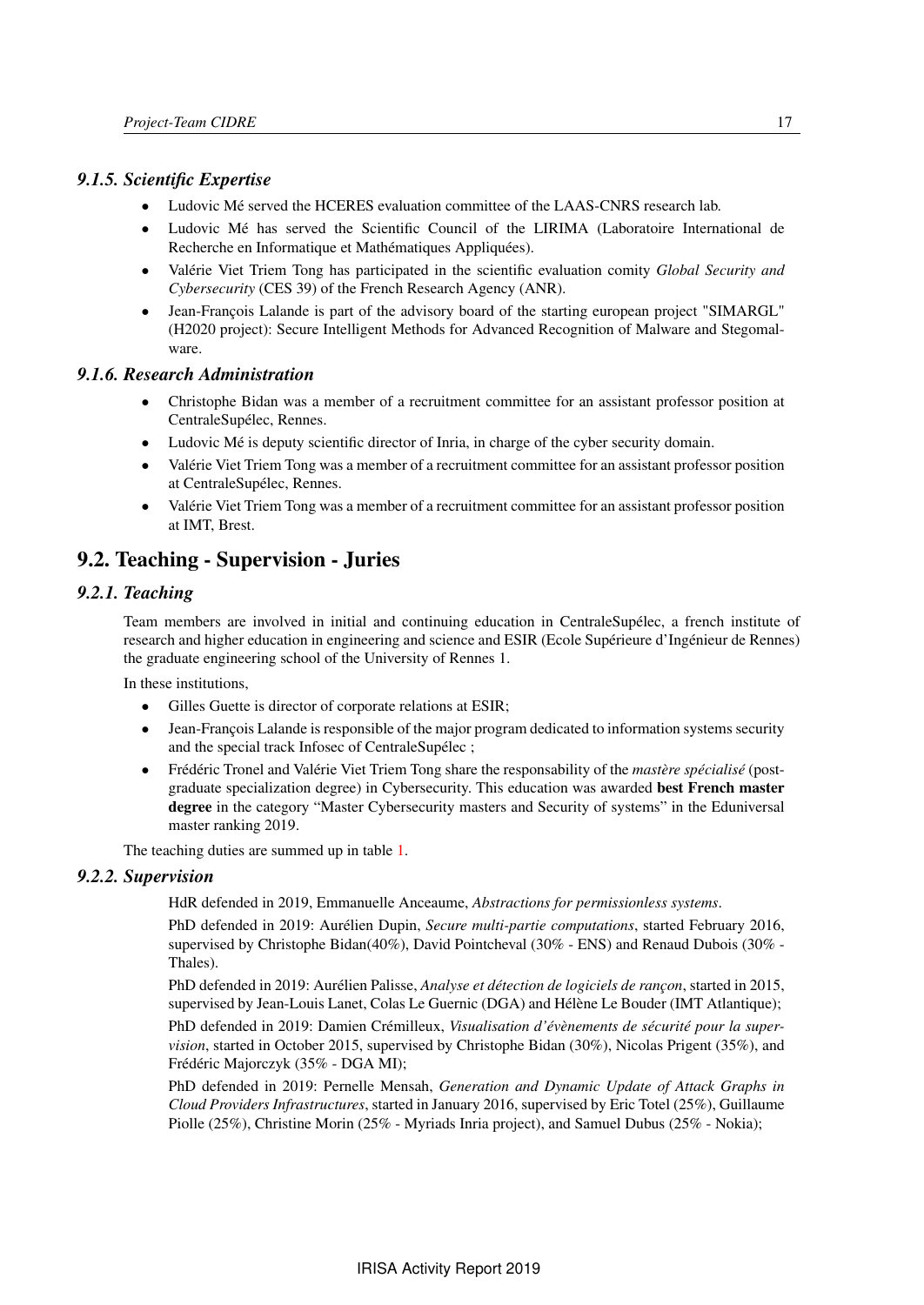|                            | Licence<br>level | Master<br>level | $CS^{\dagger}$ | Univ.<br>Rennes 1 | Initial<br>education | Continuing<br>education | 2018<br>$-2019$ |
|----------------------------|------------------|-----------------|----------------|-------------------|----------------------|-------------------------|-----------------|
| Emmanuelle<br>Anceaume     |                  | √               |                | √                 |                      |                         | 10              |
| Christophe<br>Bidan        | ✓                | ✓               | √              |                   | ✓                    | √                       | 64              |
| Gilles<br>Guette           | √                | ✓               | √              | √                 | ✓                    |                         | 400             |
| Guillaume<br>Hiet          | ✓                | ✓               | ✓              | √                 | ✓                    | ✓                       | 328<br>$+34*$   |
| Jean-François<br>Lalande   | $\checkmark$     | ✓               | √              |                   | √                    |                         | 326<br>$+70*$   |
| Guillaume<br>Piolle        | ✓                | ✓               | ✓              | ✓                 | ✓                    | √                       | 210             |
| Frédéric<br>Tronel         | √                | ✓               | $\checkmark$   | $\checkmark$      | √                    | √                       | 287             |
| Valérie<br>Viet Triem Tong | √                | ✓               | ✓              | ✓                 | ✓                    | ✓                       | 229             |
| Pierre<br>Wilke            | √                | √               | $\checkmark$   |                   |                      | √                       | 140             |

#### *Figure 1.*

PhD defended in 2019: Kevin Bukasa, *Vulnerability analysis of embedded systems against physical attacks* , supervised by Jean-Louis Lanet and Ronan Lashermes (SED Inria);

PhD defended in 2019: Ronny Chevalier, *Detecting and Surviving Intrusions - Exploring New Host-Based Intrusion Detection, Recovery, and Response Approaches*, supervised by Guillaume Hiet (50%), David Plaquin (25% - HP) and Ludovic Mé (25%);

PhD in progress: Alexandre Dey, *Continuous Model Learning for Anomaly Detection In the Presence of Highly Adaptative Cyberattacks*, started in November 2019, supervised by Eric Totel (50%) and Ludovic Mé (50%);

PhD in progress: Leopold Ouairy, *Analyse des vulnérabilités dans des systèmes embarqués*, started in 2017, supervised by Jean-Louis Lanet;

PhD in progress: Mathieu Escouteloup *Micro-architectures Sécurisées*, started in 2018, supervised by Jean-Louis Lanet and Jacques Fournier (CEA);

PhD in progress: Mounir Nasr Allah, *Contrôle de flux d'information par utilisation conjointe d'analyse statique et d'analyse dynamique accélérée matériellement*, started in November 2015, supervised by Guillaume Hiet (75%) and Ludovic Mé (25%);

PhD in progress: David Lanoë, *Détection d'intrusion dans les applications distribuées : l'approche comportementale comme alternative à la corrélation d'alertes*, started in October 2016, supervised by Michel Hurfin (50%) and Eric Totel (50%);

PhD in progress: Laetitia Leichtnam, *Visualisation pour la caractérisation d'événements de sécurité*, started in October 2016, supervised by Eric Totel (40%), Nicolas Prigent (30%) and Ludovic Mé (30%);

PhD in progress: Charles Xosanavongsa, *Combining Attack Specification and Dynamic Learning from traces for correlation rule generation*, started in December 2016, supervised by Eric Totel (50%) and Ludovic Mé (50%);

PhD in progress: Pierre Graux, *Security of Hybrid Mobile Applications*, started in October 2017, supervised by Valérie Viet Triem Tong (50%) and Jean-Francçois Lalande (50%);

PhD in progress: Vasile Cazacu, *Calcul distribué pour la fouille de données cliniques*, started February 2017, supervised by Emmanuelle Anceaume (50%) and Marc Cuggia (50%)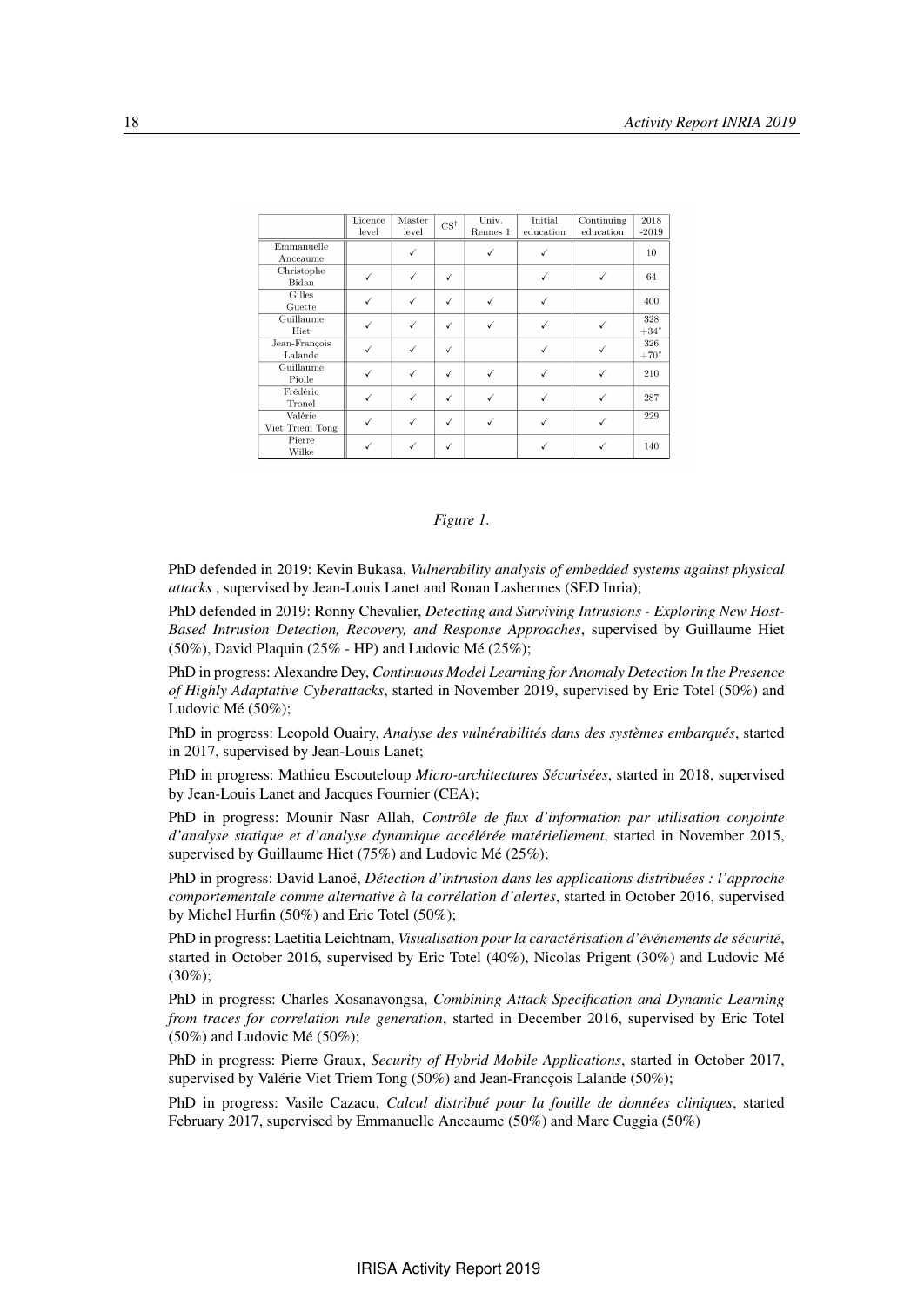PhD in progress: Cedric Herzog, *Simulation d'environnement d'observation afin d'éviter le déploiement de malware sur une station de travail*, started in November 2018, supervised by Jean Louis Lanet (50%), Pierre Wilke (25%) and Valérie Viet Triem Tong (25%);

PhD in progress: Benoit Fournier, *Secure routing in drone swarms*, started in November 2018, supervised by Gilles Guette (50%), Jean Louis Lanet (25%) and Valérie Viet Triem Tong (25%);

PhD in progress: Aimad Berady, *Attacker characterization*, started in November 2018, supervised by Christophe Bidan (25%), Guillaume Carat (25%), Gilles Guette (25%), and Valérie Viet Triem Tong (25%);

PhD in progress: Cyprien Gottstein, *Problématiques de stockage et d'interrogation de très grands graphes répartis dans le contexte de l'internet des objets*, started in October 2018, supervised by Michel Hurfin (50%) and Philippe Raipin Parvedy (50%);

PhD in progress: Tomas Conception Miranda, *Profiling and Visualization Android malware*, started in October 2019, supervised by Jean-François Lalande (34%), Valérie Viet Triem Tong (33%), Pierre Wilke (33%).

*9.2.2.1. Supervision of external PhD candidates*

PhD in progress: Nicolas Bellec, *Security enhancement in embedded hard real-time systems*, started in October 2019, supervised by Isabelle Puaut (50%), Guillaume Hiet (25%), Frédéric Tronel (25%)

PhD in progress: Kevin Le Bon, *Security enhancement in embedded hard real-time systems*, started in October 2018, supervised by Erven Rohu (30%), Guillaume Hiet (35%), Frédéric Tronel (35%)

### *9.2.3. Juries*

Ludovic Mé was a member of the PhD committee for the following PhD thesis:

Amina Saadaoui, *Formal Techniques for Automatic Detection and Resolution of Security Equipment Misconfigurations*, supervised by Adel Bouhoula and Sihem Guemara, University of Carthage, April 2019.

Amir Wonjiga, *User-Centric Security Monitoring in Cloud Environments*, supervised by Christine Morin and Louis Rilling, University of Rennes 1, May 2019.

Ludovic Mé was a member of the committee for the following HDR defense:

Stephane Mocanu, *Cyberdéfense des infrastructures critiques*, University Grenoble Alpes community, January 2019.

Nizar Kheir, *From Cyber-secure to Cyber-resilient Computer Systems: The way forward*, University of Paris-Saclay, May 2019.

Valérie Viet Triem Tong was a member of the PhD committee for the following PhD thesis:

Xin Ye Model, *Checking Self Modifying Code*, supervised by Tayssir Touili et Jifeng He, University of Paris, Septembre 2019.

Alexandre Dang, *Compilation Sécurisée pour la Protection de la Mémoire*, supervised by Frédéric Besson and Thomas Jensen, University of Rennes 1, December 2019.

Jean-François Lalande was a member of the PhD committee for the following PhD thesis:

M. Guillaume Averlant, *Contrôle d'accès dynamique et architecture de sécurité pour la protection des applications sous Android*, Université Fédérale Toulouse Midi- Pyrénées, october 2th 2019.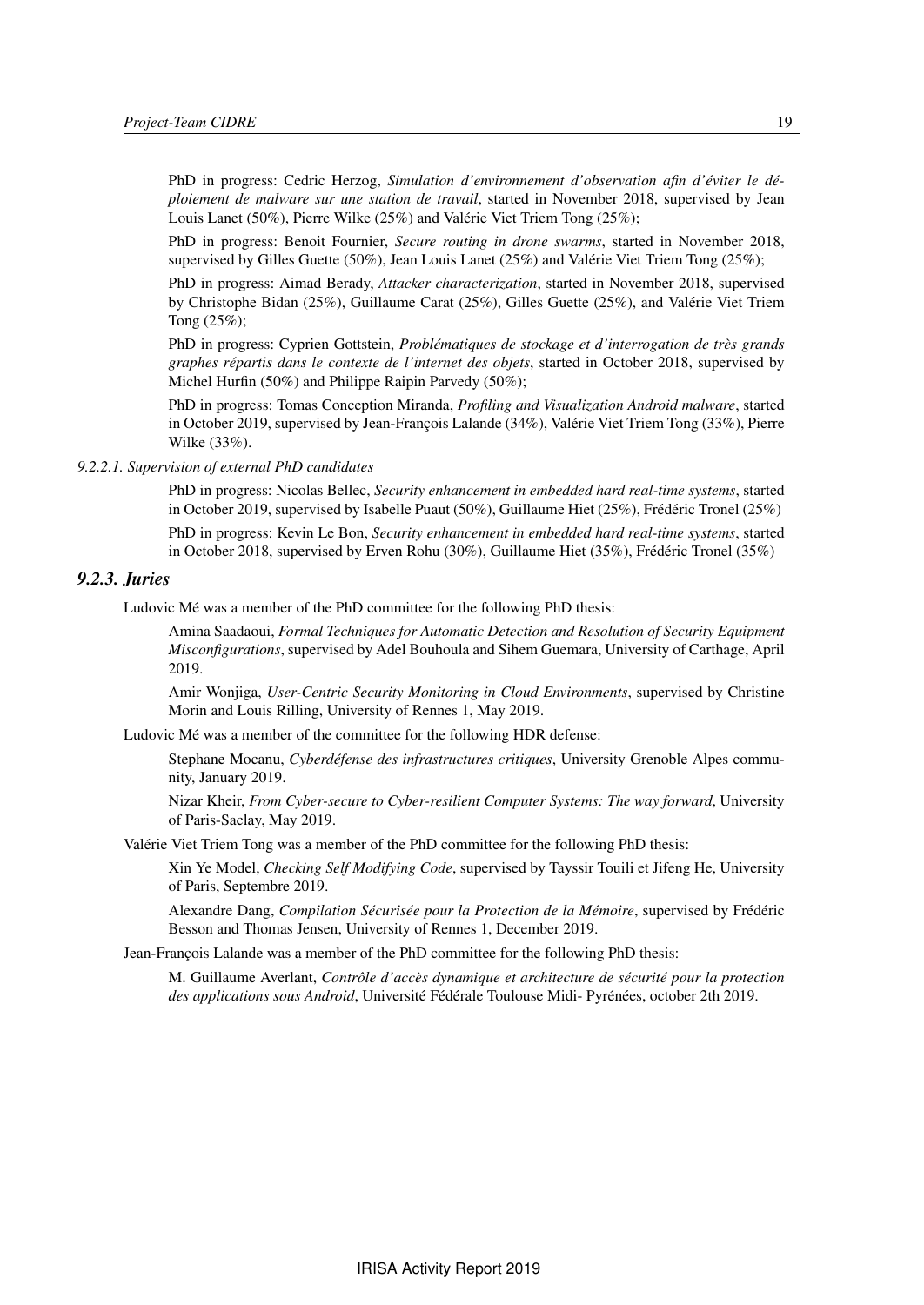# 9.3. Popularization

### *9.3.1. Articles and contents*

• In books/journals for the general public

*Dis, c'est quoi là haut dans le ciel ? C'est un Linux, mon petit !*[39], Viet Triem Tong Valérie, Fournier Benoît, Fournier Guillaume, Ouairy Leopold, Cotret Pascal, Guette Gilles, MISC numéro 104, juillet 2019.

• Online publications

La cybersécurité aux multiples facettes. Steve Kremer, Ludovic Mé, Didier Rémy et Vincent Roca. Blog binaire (https://www.lemonde.fr/blog/binaire/), 4 juillet 2019.

• White Papers - white Papers for Popularization

Ludovic Mé co-authored (with S. Kremer, D. Rémy and V. Roca) Inria's White Book on Cybersecurity [37].

### *9.3.2. Interventions*

- Valérie Viet Triem Tong has participated to the *Vive la Recherche* event to promote research activities to engineering students at CentraleSupelec
- Valérie Viet Triem Tong has been involved in an artistic performances involving actors and researcher at the Digital Tech Conference, December Rennes, France.

# 10. Bibliography

# Publications of the year

### Doctoral Dissertations and Habilitation Theses

- [1] S. K. BUKASA. *Vulnerability analysis of embedded systems against physical attacks*, Université Rennes 1, July 2019, https://tel.archives-ouvertes.fr/tel-02418822
- [2] R. CHEVALIER. *Detecting and Surviving Intrusions: Exploring New Host-Based Intrusion Detection, Recovery, and Response Approaches*, CentraleSupélec, December 2019, https://hal.inria.fr/tel-02417644
- [3] P. MENSAH. *Generation and Dynamic Update of Attack Graphs in Cloud Providers Infrastructures*, Centrale-Supélec, June 2019, https://hal.inria.fr/tel-02416305
- [4] A. PALISSE. *Analysis and detection of ransomware*, Université de Rennes 1 ; Inria, March 2019, https://hal. archives-ouvertes.fr/tel-02415976

### Articles in International Peer-Reviewed Journals

- [5] F. BESSON, S. BLAZY, P. WILKE. *CompCertS: A Memory-Aware Verified C Compiler using a Pointer as Integer Semantics*, in "Journal of Automated Reasoning", August 2019, vol. 63, n<sup>o</sup> 2, pp. 369-392 [*DOI :* 10.1007/S10817-018-9496-Y], https://hal.inria.fr/hal-02401182
- [6] S. HAMADOUCHE, M. MEZGHICHE, J.-L. LANET. *Hiding a fault enabled virus through code construction*, in "Journal of Computer Virology and Hacking Techniques", 2019, pp. 1-22 [*DOI :* 10.1007/S11416-019- 00340-Z], https://hal.inria.fr/hal-02416015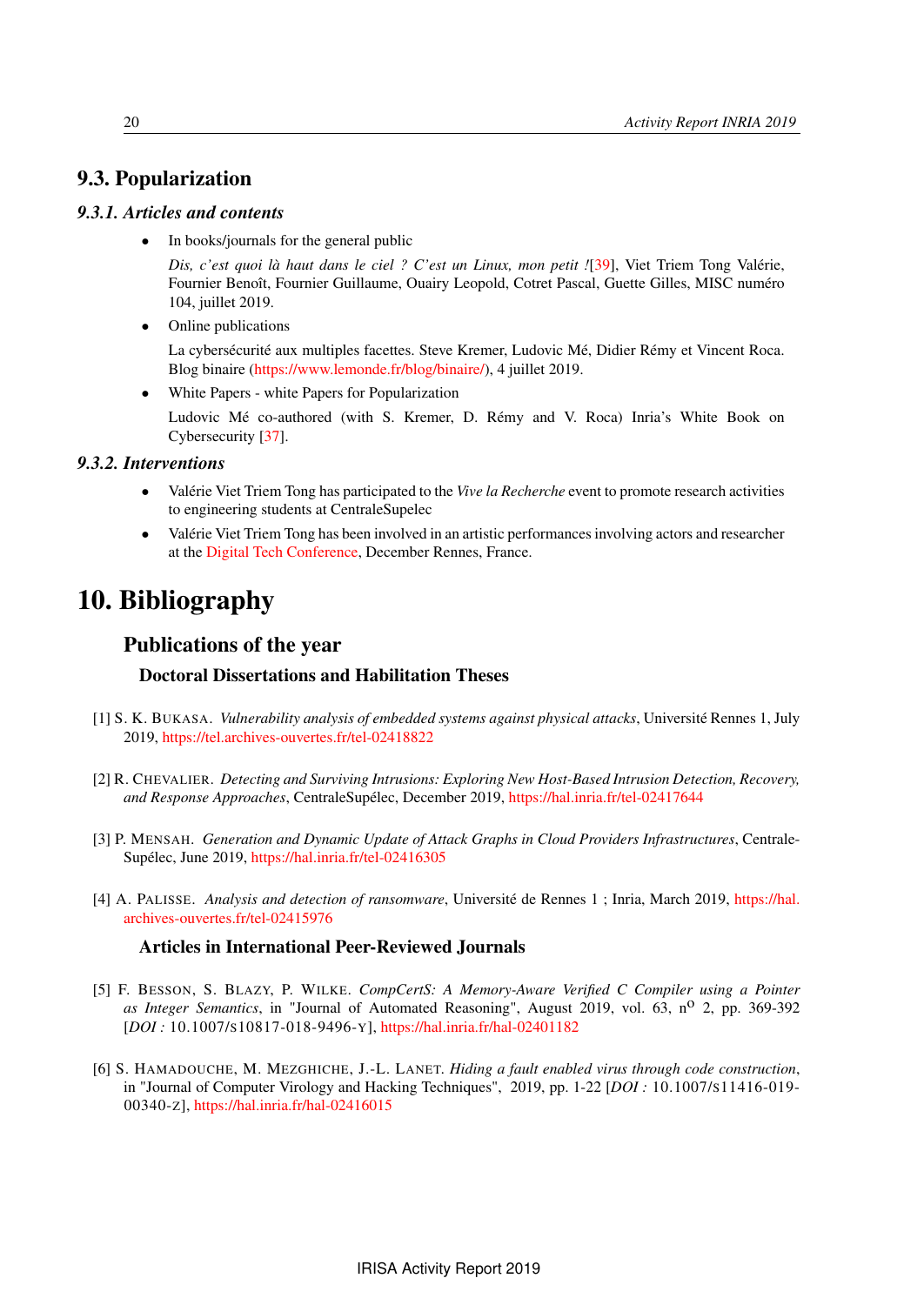- [7] K. HEYDEMANN, J.-F. LALANDE, P. BERTHOMÉ. *Formally verified software countermeasures for controlflow integrity of smart card C code*, in "Computers and Security", August 2019, vol. 85, pp. 202-224 [*DOI :* 10.1016/J.COSE.2019.05.004], https://hal.sorbonne-universite.fr/hal-02123836
- [8] C. KIRCHNER, L. MÉ. *Défis de la recherche scientifique en cyber-sécurité*, in "Annales des Mines Enjeux Numériques", December 2019, pp. 1-15, https://hal.inria.fr/hal-02381411
- [9] Y. MOCQUARD, B. SERICOLA, E. ANCEAUME. *Probabilistic Analysis of Rumor Spreading Time*, in "IN-FORMS Journal on Computing", July 2019, pp. 1-20 [*DOI :* 10.1287/IJOC.2018.0845], https://hal.archivesouvertes.fr/hal-01888300

### Invited Conferences

- [10] P. GRAUX, J.-F. LALANDE, V. VIET TRIEM TONG. *Obfuscated Android Application Development*, in "CECC 2019 - Central European Cybersecurity Conference", Munich, Germany, ACM Press, November 2019, pp. 1-6 [*DOI*: 10.1145/3360664.3361144], https://hal-centralesupelec.archives-ouvertes.fr/hal-02305924
- [11] J.-L. LANET. *Ransomware can always be detected but at which cost ?*, in "JATNA'04", Oujda, Morocco, November 2019, https://hal.inria.fr/hal-02416070

### International Conferences with Proceedings

- [12] E. ANCEAUME, A. D. POZZO, R. LUDINARD, M. POTOP-BUTUCARU, S. TUCCI-PIERGIOVANNI. *Blockchain Abstract Data Type*, in "SPAA 2019 - 31st ACM Symposium on Parallelism in Algorithms and Architectures", Phoenix, United States, ACM, June 2019, pp. 1-11 [*DOI :* 10.1145/3323165.3323183], https://hal-cnrs.archives-ouvertes.fr/hal-02380364
- [13] A. BERADY, V. VIET TRIEM TONG, G. GUETTE, C. BIDAN, G. CARAT. *Modeling the Operational Phases of APT Campaigns*, in "CSCI 2019 - 6th Annual Conf. on Computational Science & Computational Intelligence", Las Vegas, United States, December 2019, pp. 1-6, https://hal.inria.fr/hal-02379869
- [14] F. BESSON, S. BLAZY, A. DANG, T. JENSEN, P. WILKE. *Compiling Sandboxes: Formally Verified Software Fault Isolation*, in "ESOP 2019 - 28th European Symposium on Programming", Prague, Czech Republic, LNCS, Springer, April 2019, vol. 11423, pp. 499-524 [*DOI :* 10.1007/978-3-030-17184-1\_18], https://hal. inria.fr/hal-02316189
- [15] E. BOESPFLUG, R. GOURIER, J.-L. LANET. *Predicting the Effect of Hardware Fault Injection*, in "IWBIS 2019 - 4th IEEE International Workshop on Big Data and Information Security", Bali, Indonesia, IEEE, October 2019, pp. 103-108 [*DOI :* 10.1109/IWBIS.2019.8935864], https://hal.inria.fr/hal-02416062
- [16] R. CHEVALIER, S. CRISTALLI, C. HAUSER, Y. SHOSHITAISHVILI, R. WANG, C. KRUEGEL, G. VIGNA, D. BRUSCHI, A. LANZI. *BootKeeper: Validating Software Integrity Properties on Boot Firmware Images*, in "CODASPY 2019 - Conference on Data and Application Security and Privacy", Dallas, United States, ACM Press, March 2019, pp. 1-11, https://arxiv.org/abs/1903.12505 [*DOI :* 10.1145/3292006.3300026], https://hal.inria.fr/hal-02066420
- [17] R. CHEVALIER, D. PLAQUIN, C. DALTON, G. HIET. *Survivor: A Fine-Grained Intrusion Response and Recovery Approach for Commodity Operating Systems*, in "ACSAC 2019 - 35th Annual Computer Security Applications Conference", San Juan, Puerto Rico, Proceedings of the 35th Annual Com-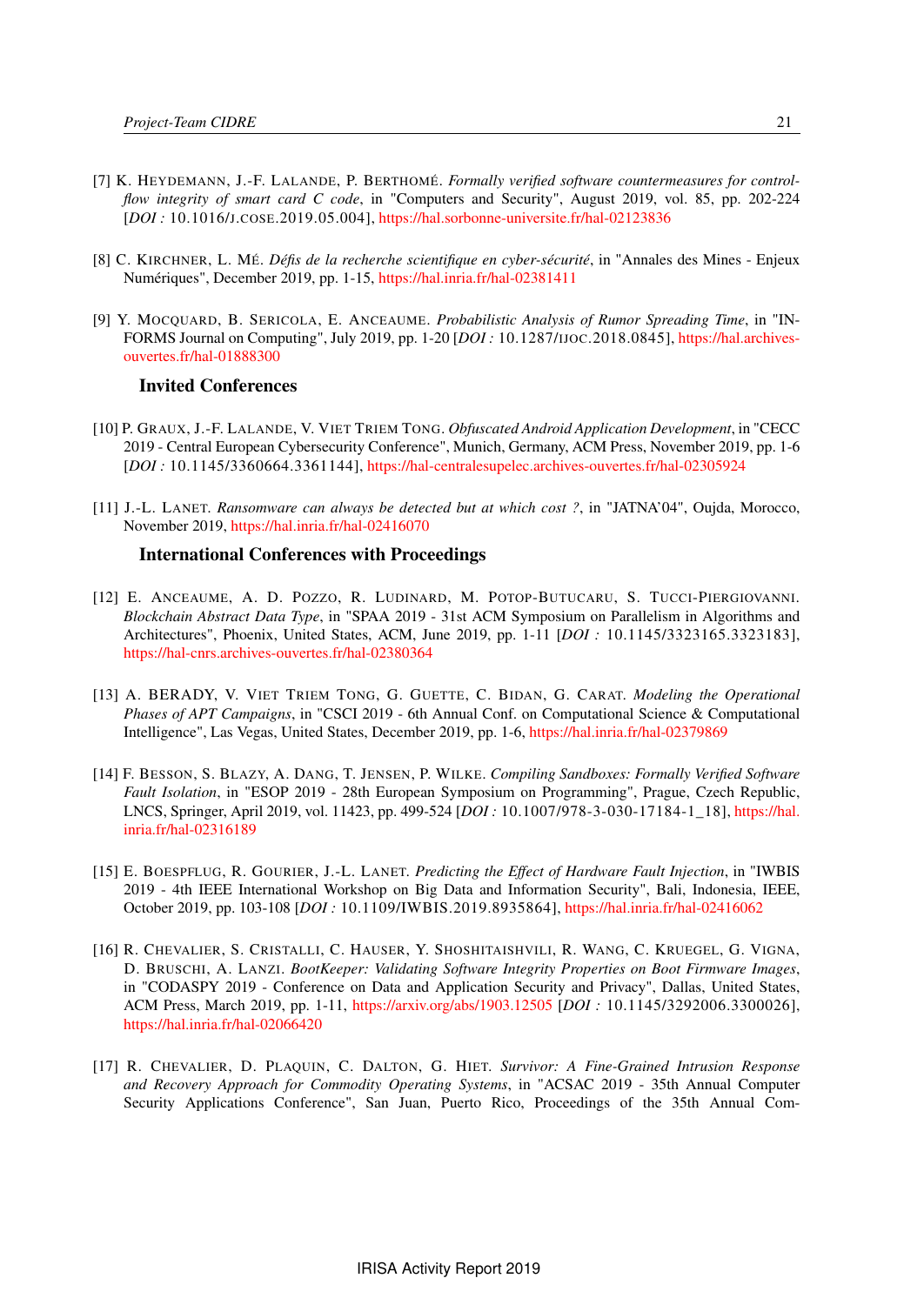puter Security Applications Conference, December 2019, vol. 2019, https://arxiv.org/abs/1912.06863 [*DOI :* 10.1145/3359789.3359792], https://hal.inria.fr/hal-02289315

- [18] G. A. DI LUNA, E. ANCEAUME, L. QUERZONI. *Byzantine Generalized Lattice Agreement*, in "Proceedings of the 34th IEEE International Parallel and Distributed Processing Symposium (IPDPS 2020)", New Orleans, Louisiana, United States, IEEE, May 2020, https://hal-cnrs.archives-ouvertes.fr/hal-02380446
- [19] A. DURAND, E. ANCEAUME, R. LUDINARD. *STAKECUBE: Combining Sharding and Proof-of-Stake to build Fork-free Secure Permissionless Distributed Ledgers*, in "International conference on networked systems (NETYS)", Marrakesh, Morocco, June 2019, https://hal.archives-ouvertes.fr/hal-02078072
- [20] J.-F. LALANDE, P. GRAUX, T. CONCEPCIÓN MIRANDA. *Orchestrating Android Malware Experiments*, in "MASCOTS 2019 - 27th IEEE International Symposium on the Modeling, Analysis, and Simulation of Computer and Telecommunication Systems", Rennes, France, IEEE Computer societry, October 2019, pp. 1-2, https://hal-centralesupelec.archives-ouvertes.fr/hal-02305473
- [21] J.-F. LALANDE, V. VIET TRIEM TONG, P. GRAUX, G. HIET, W. MAZURCZYK, H. CHAOUI, P. BERTHOMÉ. *Teaching Android Mobile Security*, in "SIGCSE '19 - 50th ACM Technical Symposium on Computer Science Education", Minneapolis, United States, Proceedings of the 50th ACM Technical Symposium on Computer Science Education, ACM Press, February 2019, pp. 232-238 [*DOI :* 10.1145/3287324.3287406], https://hal-centralesupelec.archives-ouvertes.fr/hal-01940652
- [22] D. LANOE, M. HURFIN, E. TOTEL, C. MAZIERO. *An Efficient and Scalable Intrusion Detection System on Logs of Distributed Applications*, in "SEC 2019 - 34th IFIP International Conference on ICT Systems Security and Privacy Protection", Lisbonne, Portugal, Springer, June 2019, pp. 49-63 [*DOI :* 10.1007/978- 3-030-22312-0\_4], https://hal.inria.fr/hal-02409487
- [23] T. LETAN, Y. RÉGIS-GIANAS. *FreeSpec: Specifying, Verifying and Executing Impure Computations in Coq*, in "9th ACM SIGPLAN International Conference on Certified Programs and Proofs (CPP '20)", Nouvelle-Orléans, United States, January 2020 [*DOI :* 10.1145/3372885.3373812], https://hal.inria.fr/hal-02422273
- [24] Y. MOCQUARD, B. SERICOLA, E. ANCEAUME. *Brief: Explicit and Tight Bounds of the Convergence Time of Average-based Population Protocols*, in "SIROCCO 2019 - 26th International Colloquium Structural Information and Communication Complexity", L'Aquila, Italy, Springer, July 2019, pp. 1-4 [*DOI :* 10.1007/978- 3-030-24922-9\_29], https://hal-cnrs.archives-ouvertes.fr/hal-02380422
- [25] L. OUAIRY, H. LE BOUDER, J.-L. LANET. *JavaNeighbors: Improving ChuckyJava's neighborhood discovery algorithm*, in "EUSPN 2019 - 10th International Conference on Emerging Ubiquitous Systems and Pervasive Networks", Coimbre, Portugal, November 2019, pp. 1-7, https://hal.inria.fr/hal-01950822
- [26] V. VIET TRIEM TONG, C. HERZOG, T. CONCEPCIÓN MIRANDA, P. GRAUX, J.-F. LALANDE, P. WILKE. *Isolating malicious code in Android malware in the wild*, in "MALCON 2019 - 14th International Conference on Malicious and Unwanted Software", Nantucket, United States, MALCON 2019, IEEE Computer society, October 2019, https://hal-centralesupelec.archives-ouvertes.fr/hal-02288116

### National Conferences with Proceedings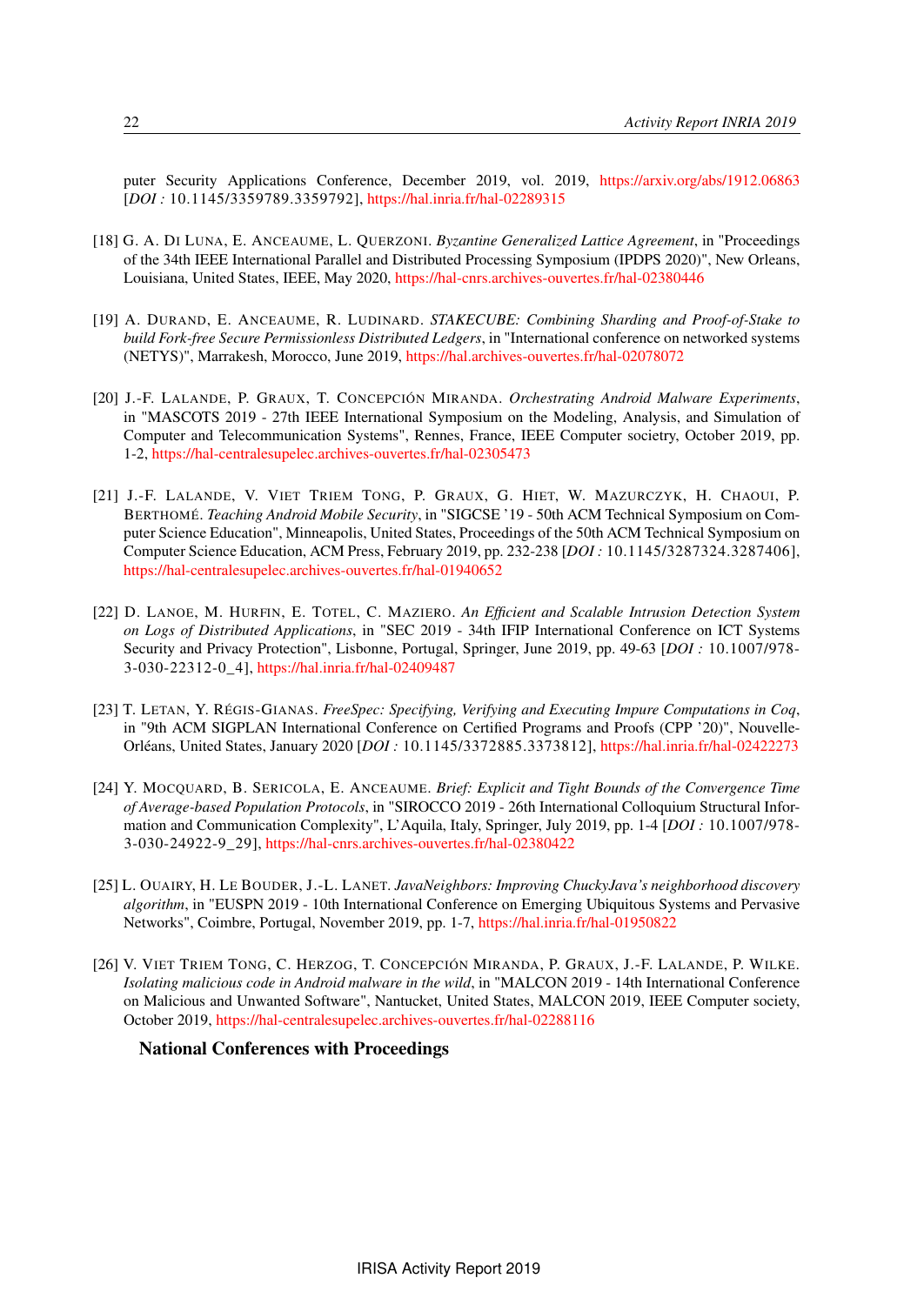[27] N. OURDI, A. PALISSE, J.-L. LANET. *Classification of ransomwares using Artificial Neural Networks and Bayesian Networks*, in "Third International Conference on Intelligent Computing in Data Sciences", Marrakech, Morocco, November 2019, https://hal.inria.fr/hal-02416086

### Conferences without Proceedings

- [28] E. ANCEAUME, Y. BUSNEL, V. CAZACU. *L'art d'extraire des éléments du top-k en temps réel sur des fenêtres glissantes réparties*, in "ALGOTEL 2019 - 21èmes Rencontres Francophones sur les Aspects Algorithmiques des Télécommunications", Saint Laurent de la Cabrerisse, France, June 2019, pp. 1-4, https:// hal-imt-atlantique.archives-ouvertes.fr/hal-02118367
- [29] E. ANCEAUME, A. GUELLIER, R. LUDINARD, B. SERICOLA. *Sycomore : un registre de transactions distribué et public au débit auto-adaptatif*, in "ALGOTEL 2019 - 21èmes Rencontres Francophones sur les Aspects Algorithmiques des Télécommunications", Saint Laurent de la Cabrerisse, France, June 2019, pp. 1-4, https://hal.archives-ouvertes.fr/hal-02118385
- [30] L. CLAUDEPIERRE, P. BESNIER. *Microcontroller Sensitivity to Fault-Injection Induced by Near-Field Electromagnetic Interference*, in "APEMC 2019 - Asia-Pacific International Symposium on Electromagnetic Compatibility", Sapporo, Japan, June 2019, pp. 1-4, https://hal.archives-ouvertes.fr/hal-02313980
- [31] B. FOURNIER, G. GUETTE, V. VIET TRIEM TONG, J.-L. LANET. *SEER4US, Secured Energy Efficient Routing for UAV Swarms*, in "WiMob 2019 - 15th IEEE International Conference on Wireless and Mobile Computing, Networking and Communications", Barcelona, France, October 2019, pp. 1-6, https://hal. archives-ouvertes.fr/hal-02294744
- [32] K. LE BON, B. HAWKINS, E. ROHOU, G. HIET, F. TRONEL. *Plateforme de protection de binaires configurable et dynamiquement adaptative*, in "RESSI 2019 - Rendez-Vous de la Recherche et de l'Enseignement de la Sécurité des Systèmes d'Information", Erquy, France, May 2019, pp. 1-3, https://hal.inria.fr/hal-02385216
- [33] Y. LEMMOU, H. LE BOUDER, J.-L. LANET. *Discriminating Unknown Software Using Distance Model*, in "ICACSIS 2019 - 11th International Conference on Advanced Computer Science and Information Systems", Bali, Indonesia, IEEE, October 2019, https://hal.archives-ouvertes.fr/hal-02352861
- [34] R. MOUSSAILEB, C. BERRTI, G. DEBOISDEFFRE, N. CUPPENS, J.-L. LANET. *Watch Out! Doxware on The Way...*, in "CRiSIS 2019 - 14th International Conference on Risks and Security of Internet and Systems", Hammamet, Tunisia, October 2019, https://hal.archives-ouvertes.fr/hal-02313650
- [35] R. MOUSSAILEB, N. CUPPENS, J.-L. LANET, H. LE BOUDER. *Ransomware Network Traffic Analysis for Pre-Encryption Alert*, in "FPS 2019 - 12th International Symposium on Foundations & Practice of Security", Toulouse, France, November 2019, https://hal.archives-ouvertes.fr/hal-02313656
- [36] C. XOSANAVONGSA, E. TOTEL, O. BETTAN. *Discovering Correlations: A Formal Definition of Causal Dependency Among Heterogeneous Events*, in "EuroS&P 2019 - 4th IEEE European Symposium on Security and Privacy", Stockholm, Sweden, IEEE, June 2019, pp. 340-355 [*DOI :* 10.1109/EUROSP.2019.00033], https://hal-imt-atlantique.archives-ouvertes.fr/hal-02363431

### Scientific Books (or Scientific Book chapters)

[37] S. KREMER, L. MÉ, D. RÉMY, V. ROCA. *Cybersecurity : Current challenges and Inria's research directions*, Inria white book, Inria, January 2019, n<sup>o</sup> 3, 172 p., https://hal.inria.fr/hal-01993308